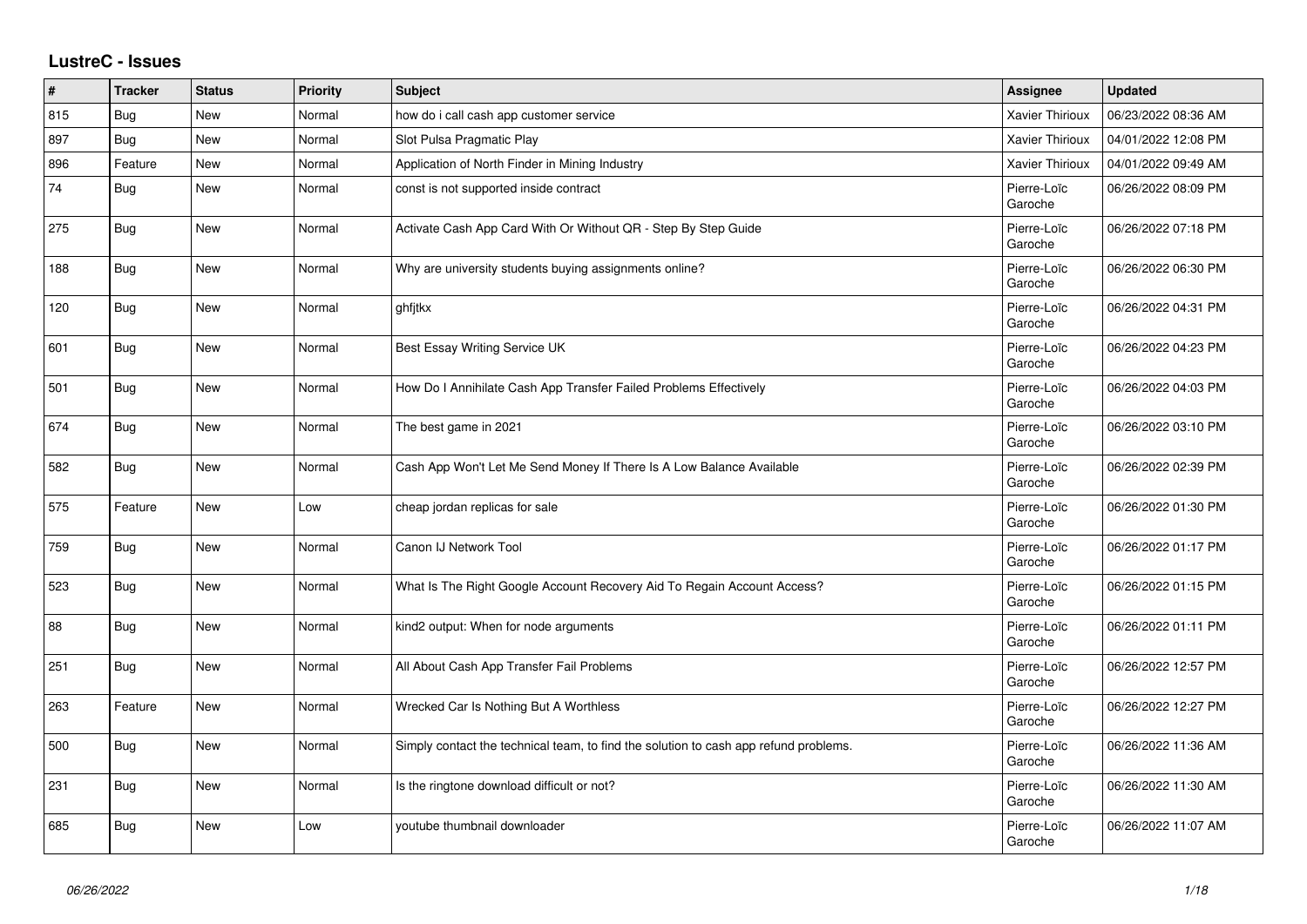| $\vert$ # | <b>Tracker</b> | <b>Status</b> | <b>Priority</b> | <b>Subject</b>                                                           | Assignee               | <b>Updated</b>      |
|-----------|----------------|---------------|-----------------|--------------------------------------------------------------------------|------------------------|---------------------|
| 578       | Feature        | New           | High            | Derrick Gore                                                             | Pierre-Loïc<br>Garoche | 06/26/2022 08:32 AM |
| 216       | Feature        | <b>New</b>    | High            | Barry Keoghan                                                            | Pierre-Loïc<br>Garoche | 06/26/2022 08:04 AM |
| 570       | Bug            | New           | Normal          | What is Sutton bank cash app customer service phone number?              | Pierre-Loïc<br>Garoche | 06/26/2022 07:49 AM |
| 960       | Feature        | New           | Normal          | Zooming Instagram Picture In Full HD                                     | Pierre-Loïc<br>Garoche | 06/26/2022 07:18 AM |
| 814       | Bug            | New           | Normal          | Stage Fright Cure                                                        | Pierre-Loïc<br>Garoche | 06/26/2022 07:04 AM |
| 572       | Feature        | New           | Normal          | New features of WhatsApp Plus on Android phones                          | Pierre-Loïc<br>Garoche | 06/26/2022 05:54 AM |
| 569       | Bug            | New           | Normal          | What is the incoming and outgoing mail server for Outlook IMAP settings? | Pierre-Loïc<br>Garoche | 06/26/2022 05:23 AM |
| 92        | <b>Bug</b>     | New           | High            | expression should have been normalized in EMF backend                    | Pierre-Loïc<br>Garoche | 06/26/2022 04:37 AM |
| 521       | Feature        | New           | Normal          | Check out the Cash app Card balance for an overdraft.                    | Pierre-Loïc<br>Garoche | 06/26/2022 04:22 AM |
| 829       | Bug            | New           | Normal          | Write My Dissertation For Me UK                                          | Pierre-Loïc<br>Garoche | 06/26/2022 04:13 AM |
| 779       | Feature        | New           | Normal          | Latest Whatsapp groups for Teens                                         | Pierre-Loïc<br>Garoche | 06/26/2022 02:43 AM |
| 931       | Feature        | New           | High            | Situs Judi Slot Online apel888                                           | Pierre-Loïc<br>Garoche | 06/26/2022 01:07 AM |
| 671       | Bug            | New           | Normal          | Hot games                                                                | Pierre-Loïc<br>Garoche | 06/26/2022 12:40 AM |
| 602       | <b>Bug</b>     | New           | Normal          | Best Essay Writing Service UK                                            | Pierre-Loïc<br>Garoche | 06/26/2022 12:16 AM |
| 63        | Feature        | New           | Normal          | Skip normalization step in mutation generation if it possible            | Pierre-Loïc<br>Garoche | 06/25/2022 10:31 PM |
| 534       | <b>Bug</b>     | New           | Normal          | Know how to initiate cash app refund by contacting the technical team    | Pierre-Loïc<br>Garoche | 06/25/2022 02:56 PM |
| 780       | <b>Bug</b>     | New           | Normal          | <b>Best Whatsapp Modified APKs</b>                                       | Pierre-Loïc<br>Garoche | 06/25/2022 06:54 AM |
| 224       | Feature        | New           | Normal          | Instant Personal Loan                                                    | Pierre-Loïc<br>Garoche | 06/25/2022 05:58 AM |
| 571       | <b>Bug</b>     | New           | Normal          | How may the Cash app dispute your trade?                                 | Pierre-Loïc<br>Garoche | 06/25/2022 05:15 AM |
| 793       | Feature        | New           | Urgent          | Where can I find cheap FIFA coins?                                       | Pierre-Loïc<br>Garoche | 06/25/2022 05:05 AM |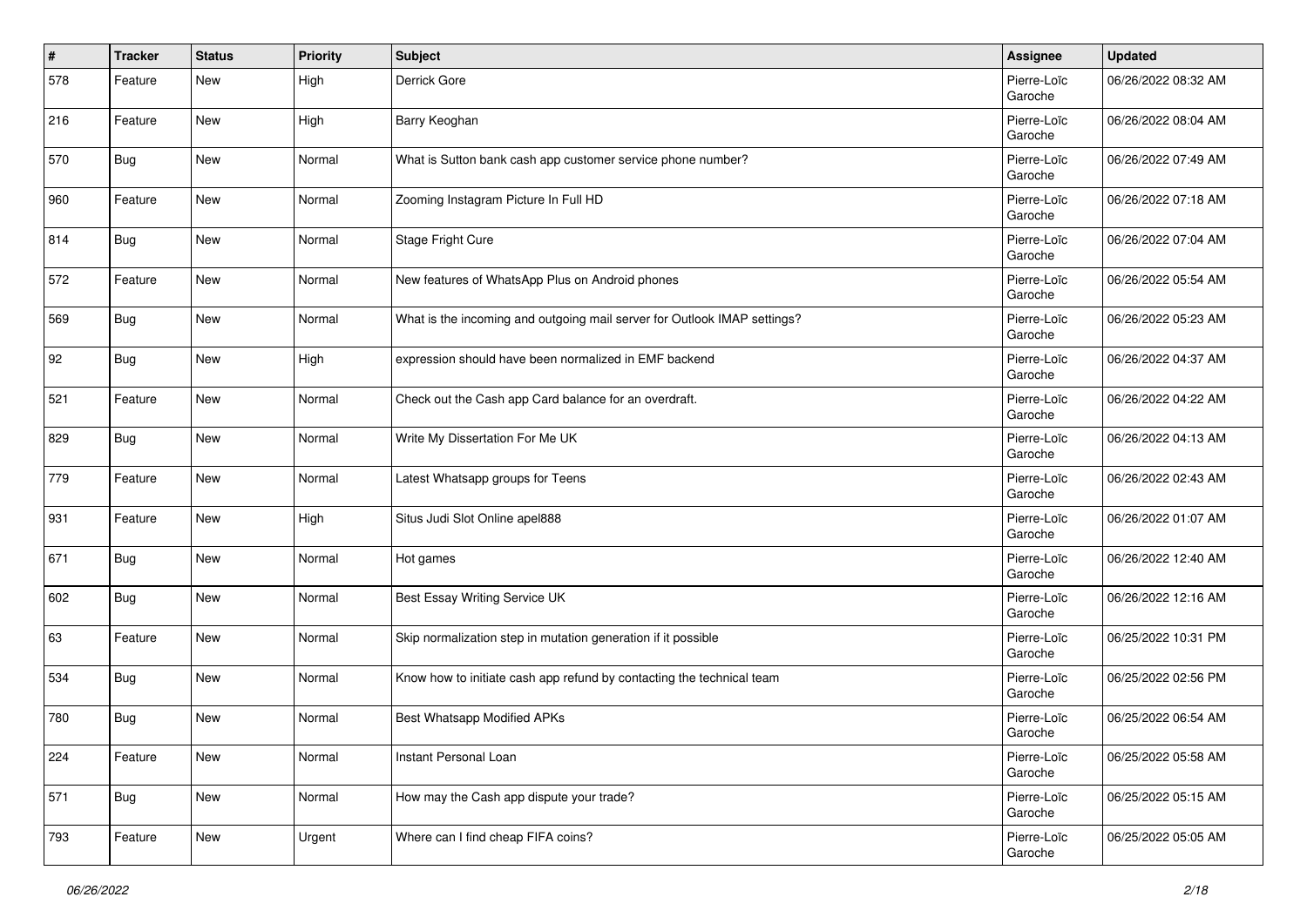| $\sharp$ | <b>Tracker</b> | <b>Status</b> | <b>Priority</b> | <b>Subject</b>                                                                | <b>Assignee</b>        | <b>Updated</b>      |
|----------|----------------|---------------|-----------------|-------------------------------------------------------------------------------|------------------------|---------------------|
| 707      | Bug            | New           | Normal          | Why Accounting Assignments Are Beneficial For The Students?                   | Pierre-Loïc<br>Garoche | 06/24/2022 09:16 PM |
| 803      | Feature        | <b>New</b>    | High            | Ketamine Online Store                                                         | Pierre-Loïc<br>Garoche | 06/24/2022 01:24 PM |
| 1100     | Feature        | New           | Low             | Food Products                                                                 | Pierre-Loïc<br>Garoche | 06/24/2022 07:28 AM |
| 155      | <b>Bug</b>     | New           | Normal          | Cant access my cash app account                                               | Pierre-Loïc<br>Garoche | 06/22/2022 02:15 PM |
| 606      | Feature        | New           | Normal          | Play unblocked cookie crush 3                                                 | Pierre-Loïc<br>Garoche | 06/22/2022 04:12 AM |
| 249      | <b>Bug</b>     | New           | Normal          | Steps to Activate Cash App Card in Less then 2 Minutes - Get Information      | Pierre-Loïc<br>Garoche | 06/21/2022 07:52 PM |
| 1088     | Bug            | New           | Normal          | Health And Fitness Tips 2022                                                  | Pierre-Loïc<br>Garoche | 06/20/2022 06:42 AM |
| 1110     | <b>Bug</b>     | New           | Normal          | Six Guns Mod Apk Answers Your Questions                                       | Pierre-Loïc<br>Garoche | 06/20/2022 04:42 AM |
| 860      | <b>Bug</b>     | <b>New</b>    | Normal          | pokemon guide                                                                 | Pierre-Loïc<br>Garoche | 06/18/2022 08:18 PM |
| 1064     | <b>Bug</b>     | New           | Normal          | How to delete Cash App history?                                               | Pierre-Loïc<br>Garoche | 06/11/2022 10:29 AM |
| 1086     | <b>Bug</b>     | New           | Immediate       | Composite Engineer                                                            | Pierre-Loïc<br>Garoche | 06/10/2022 09:26 AM |
| 1055     | <b>Bug</b>     | New           | Normal          | seo apk                                                                       | Pierre-Loïc<br>Garoche | 05/27/2022 06:23 AM |
| 1038     | <b>Bug</b>     | New           | Normal          | How to Fix Canon Printer Offline ISsue                                        | Pierre-Loïc<br>Garoche | 05/27/2022 05:25 AM |
| 1054     | <b>Bug</b>     | New           | Normal          | Apkmodule                                                                     | Pierre-Loïc<br>Garoche | 05/26/2022 03:37 PM |
| 663      | Bug            | New           | Normal          | Know how the Cash app twitches words in a detailed way.                       | Pierre-Loïc<br>Garoche | 05/22/2022 05:44 PM |
| 1035     | <b>Bug</b>     | New           | Normal          | how to relieve spam score                                                     | Pierre-Loïc<br>Garoche | 05/18/2022 11:39 AM |
| 1010     | Bug            | New           | Normal          | what are the requirements to borrow money from cash app ? cash app borrow app | Pierre-Loïc<br>Garoche | 05/11/2022 09:29 AM |
| 1003     | <b>Bug</b>     | New           | Normal          | Drift F1 is a drifting car game inspired by F1's tracks.                      | Pierre-Loïc<br>Garoche | 05/10/2022 10:52 AM |
| 727      | Bug            | New           | Normal          | Drive for speed simulator mod apk                                             | Pierre-Loïc<br>Garoche | 04/23/2022 11:17 PM |
| 936      | Bug            | New           | Normal          | Avantages de l'extension AliTools pour faire du shopping sur Aliexpress       | Pierre-Loïc<br>Garoche | 04/12/2022 11:35 AM |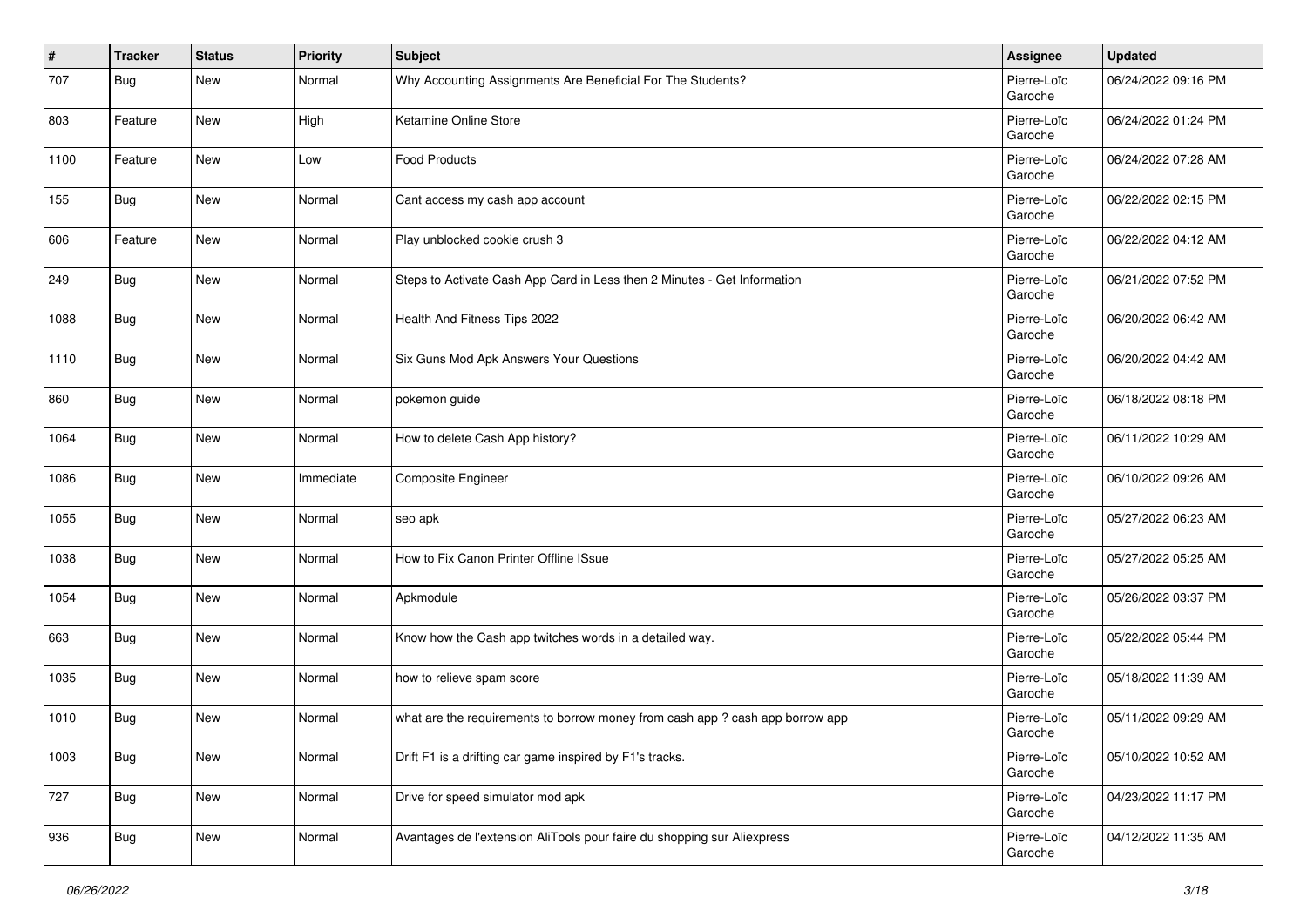| $\sharp$ | <b>Tracker</b> | <b>Status</b> | <b>Priority</b> | <b>Subject</b>                                                                       | <b>Assignee</b>        | <b>Updated</b>      |
|----------|----------------|---------------|-----------------|--------------------------------------------------------------------------------------|------------------------|---------------------|
| 713      | Bug            | New           | High            | Why Cupcake 2048 is a addictive game?                                                | Pierre-Loïc<br>Garoche | 04/01/2022 09:34 AM |
| 861      | Feature        | New           | Low             | <b>Understanding Situational Depression</b>                                          | Pierre-Loïc<br>Garoche | 04/01/2022 09:12 AM |
| 866      | Feature        | New           | Normal          | Northern Ireland Dissertation Writing Service                                        | Pierre-Loïc<br>Garoche | 04/01/2022 09:12 AM |
| 867      | <b>Bug</b>     | <b>New</b>    | Low             | cheap Yeezys                                                                         | Pierre-Loïc<br>Garoche | 04/01/2022 09:12 AM |
| 868      | Feature        | New           | Normal          | What Is the Role of a Graphic Designer?                                              | Pierre-Loïc<br>Garoche | 04/01/2022 09:12 AM |
| 823      | Feature        | New           | Normal          | How much does Disney Plus cost?                                                      | Pierre-Loïc<br>Garoche | 04/01/2022 09:00 AM |
| 824      | Feature        | New           | Normal          | How to watch Fox News on my Smart TV or similar devices?                             | Pierre-Loïc<br>Garoche | 04/01/2022 09:00 AM |
| 837      | <b>Bug</b>     | New           | Normal          | To Create An Instagram Story                                                         | Pierre-Loïc<br>Garoche | 04/01/2022 08:58 AM |
| 96       | <b>Bug</b>     | Resolved      | High            | Lustrec installation failed                                                          | Pierre-Loïc<br>Garoche | 04/01/2022 08:11 AM |
| 78       | <b>Bug</b>     | In Progress   | Normal          | Why generate MCDC conditions for constant flows?                                     | Pierre-Loïc<br>Garoche | 04/01/2022 08:08 AM |
| 72       | <b>Bug</b>     | <b>New</b>    | Normal          | Simulinkd does not match Lustre using EMF backend when using nested Merge expression | Pierre-Loïc<br>Garoche | 04/01/2022 08:06 AM |
| 73       | <b>Bug</b>     | <b>New</b>    | Urgent          | properties ID is not set in Json in EMF backend                                      | Pierre-Loïc<br>Garoche | 04/01/2022 08:06 AM |
| 536      | Bug            | New           | Normal          | How to check the balance on the cash app card                                        | Hamza<br>Bourbouh      | 06/26/2022 08:48 PM |
| 718      | Bug            | New           | High            | Solve Complex Accounting Assignments                                                 | Hamza<br>Bourbouh      | 06/26/2022 06:17 AM |
| 1017     | Feature        | <b>New</b>    | Normal          | fleeing the complex                                                                  | Hamza<br>Bourbouh      | 05/13/2022 06:33 AM |
| 976      | <b>Bug</b>     | New           | Normal          | How to delete the cash app account history right now?                                | Hamza<br>Bourbouh      | 04/27/2022 09:47 AM |
| 162      | Bug            | New           | Normal          | gfyuik9                                                                              | Hamza<br>Bourbouh      | 04/01/2022 08:01 AM |
| 264      | Bug            | New           | Normal          | We Buy Your Unwanted Car                                                             | Corentin<br>Lauverjat  | 06/26/2022 11:42 AM |
| 761      | <b>Bug</b>     | New           | Normal          | What is it about basketball that makes it so popular in the United States?           | Corentin<br>Lauverjat  | 06/24/2022 03:48 AM |
| 1047     | <b>Bug</b>     | New           | Normal          | Opensea                                                                              | Corentin<br>Lauverjat  | 05/24/2022 02:32 PM |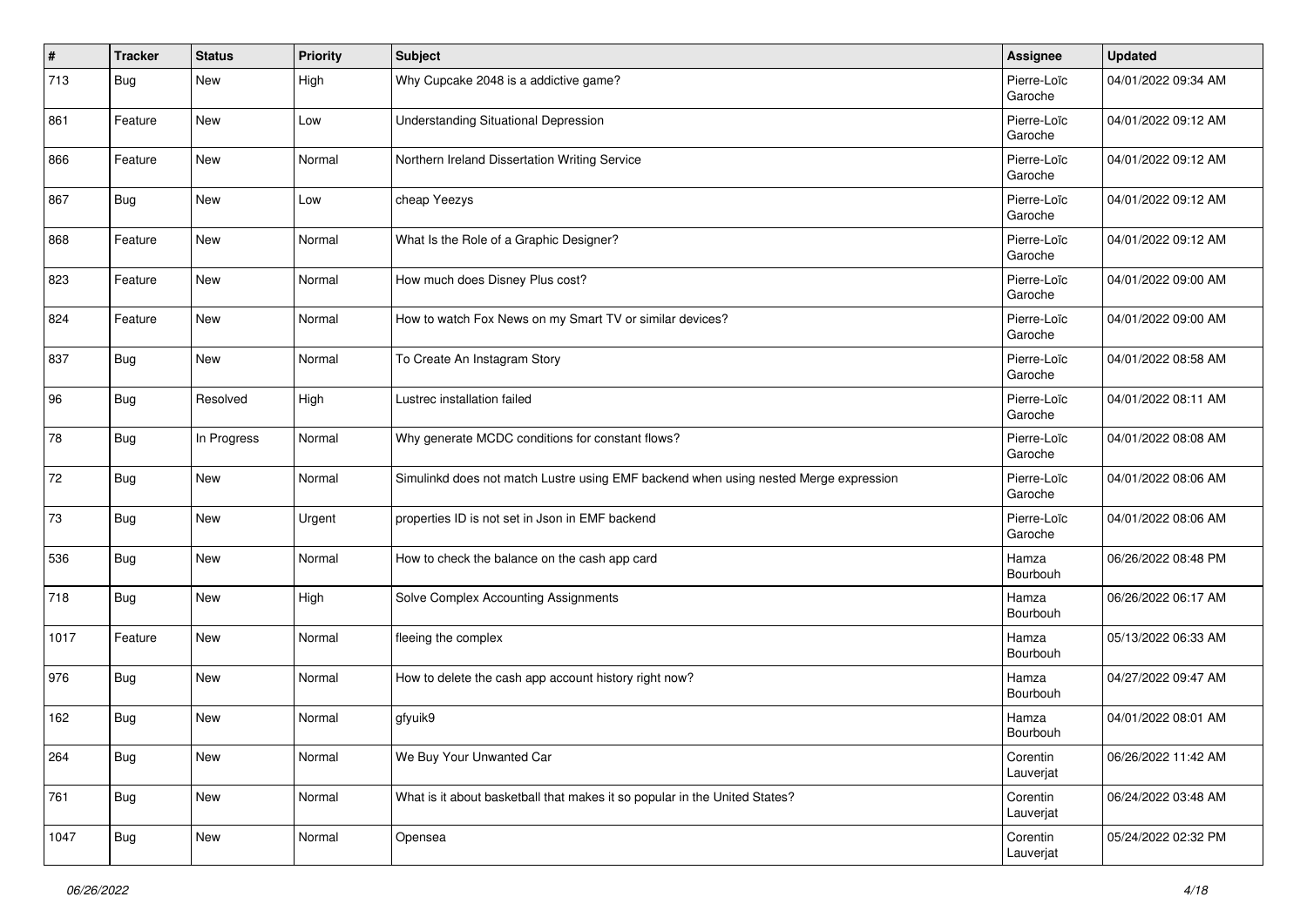| #    | <b>Tracker</b> | <b>Status</b> | <b>Priority</b> | <b>Subject</b>                                                                 | <b>Assignee</b>       | <b>Updated</b>      |
|------|----------------|---------------|-----------------|--------------------------------------------------------------------------------|-----------------------|---------------------|
| 818  | Bug            | New           | Normal          | Have you ever played a basketball game?                                        | Corentin<br>Lauverjat | 04/01/2022 08:55 AM |
| 938  | <b>Bug</b>     | <b>New</b>    | Normal          | Would you like to have your own ringtone                                       | Christophe<br>Garion  | 06/26/2022 09:54 PM |
| 939  | <b>Bug</b>     | New           | Normal          | Ability to change sound notifications                                          | Christophe<br>Garion  | 06/26/2022 07:37 PM |
| 579  | <b>Bug</b>     | <b>New</b>    | Normal          | YOUR CV MAKES YOUR FIRST IMPRESSION                                            | Christophe<br>Garion  | 06/26/2022 06:07 PM |
| 152  | <b>Bug</b>     | New           | High            | professional bridal makeup artist                                              | Christophe<br>Garion  | 06/26/2022 05:44 PM |
| 535  | Bug            | New           | Normal          | Getting Tangled Problems When You Try To Apply For Cash App Delete Account     | Christophe<br>Garion  | 06/26/2022 04:51 PM |
| 580  | Bug            | New           | High            | What is Narrative Essay?                                                       | Christophe<br>Garion  | 06/26/2022 04:49 PM |
| 797  | <b>Bug</b>     | <b>New</b>    | Normal          | Psychedelic                                                                    | Christophe<br>Garion  | 06/26/2022 03:26 PM |
| 694  | <b>Bug</b>     | New           | Normal          | How to Get Guidance On How To Cash App Withdrawal Limit?                       | Christophe<br>Garion  | 06/26/2022 01:15 PM |
| 1109 | Feature        | New           | Normal          | Six Guns Mod Apk Answers Your Questions                                        | Christophe<br>Garion  | 06/26/2022 09:12 AM |
| 498  | Bug            | <b>New</b>    | Normal          | Téléchargeur SoundCloud : SoundCloud en Mp3                                    | Christophe<br>Garion  | 06/26/2022 07:29 AM |
| 153  | <b>Bug</b>     | <b>New</b>    | Normal          | urgent loan online                                                             | Christophe<br>Garion  | 06/26/2022 07:22 AM |
| 955  | Bug            | New           | Normal          | How Long Does Verification Take On Cash App If You Apply For The Verification? | Christophe<br>Garion  | 06/25/2022 10:50 PM |
| 722  | Bug            | New           | Normal          | Vergrößern Sie Instagram-Fotos mit instazoom                                   | Christophe<br>Garion  | 06/25/2022 02:24 PM |
| 723  | <b>Bug</b>     | <b>New</b>    | High            | The best horror game in 2021                                                   | Christophe<br>Garion  | 06/25/2022 11:56 AM |
| 805  | <b>Bug</b>     | New           | Normal          | Ketamine Online Store                                                          | Christophe<br>Garion  | 06/25/2022 11:28 AM |
| 1107 | Feature        | <b>New</b>    | High            | Where do you have to find an application to watch news and sports videos?      | Christophe<br>Garion  | 06/18/2022 10:36 AM |
| 1093 | Bug            | New           | Normal          | Uniswap Exchange                                                               | Christophe<br>Garion  | 06/14/2022 11:55 AM |
| 1074 | <b>Bug</b>     | New           | Normal          | Dissertation writing help at economical rates!                                 | Christophe<br>Garion  | 06/06/2022 04:48 PM |
| 1037 | Feature        | New           | Normal          | 1p lsd                                                                         | Christophe<br>Garion  | 05/19/2022 05:25 AM |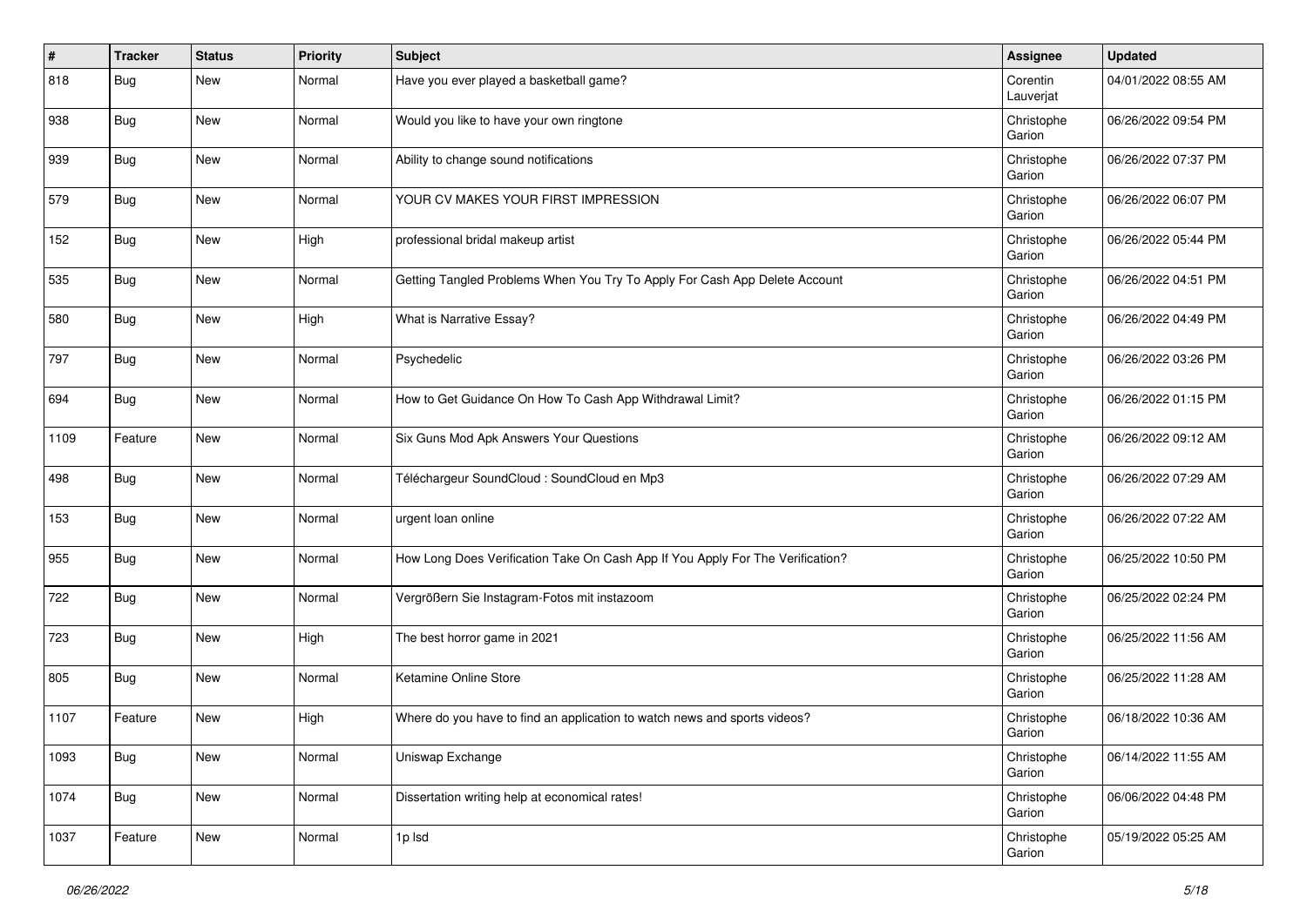| #    | <b>Tracker</b> | <b>Status</b> | <b>Priority</b> | <b>Subject</b>                                                                           | <b>Assignee</b>      | <b>Updated</b>      |
|------|----------------|---------------|-----------------|------------------------------------------------------------------------------------------|----------------------|---------------------|
| 1000 | Bug            | New           | Normal          | Super easy way to zoom photos and upload to Instagram                                    | Christophe<br>Garion | 05/07/2022 11:06 AM |
| 986  | <b>Bug</b>     | New           | Normal          | dbhdsvbhdf                                                                               | Christophe<br>Garion | 05/01/2022 09:10 AM |
| 899  | Feature        | <b>New</b>    | Normal          | Application of Optical Fiber Gyroscope                                                   | Christophe<br>Garion | 04/02/2022 11:23 AM |
| 858  | <b>Bug</b>     | New           | Normal          | opourid                                                                                  | Christophe<br>Garion | 04/01/2022 09:13 AM |
| 270  | Bug            | <b>New</b>    | Normal          | Logo Mansion                                                                             | Christophe<br>Garion | 04/01/2022 08:20 AM |
| 530  | Bug            | New           | Normal          | Cheap Assignment Writing Service UK                                                      | Anonymous            | 06/26/2022 09:23 PM |
| 203  | Bug            | New           | Low             | Airport Taxi Guildford                                                                   | Anonymous            | 06/26/2022 06:03 PM |
| 511  | Feature        | <b>New</b>    | Normal          | Fashion                                                                                  | Anonymous            | 06/26/2022 03:33 PM |
| 513  | Bug            | New           | Normal          | Unlock cash app account using the easy steps:                                            | Anonymous            | 06/26/2022 02:22 PM |
| 531  | <b>Bug</b>     | New           | Normal          | Cheap Assignment Writing Service UK                                                      | Anonymous            | 06/26/2022 02:10 PM |
| 510  | Feature        | New           | Normal          | Fashion                                                                                  | Anonymous            | 06/26/2022 01:11 PM |
| 486  | Bug            | <b>New</b>    | Low             | HP Wireless Printer Setup                                                                | Anonymous            | 06/26/2022 11:47 AM |
| 118  | Bug            | New           | Normal          | golf                                                                                     | Anonymous            | 06/26/2022 10:39 AM |
| 167  | <b>Bug</b>     | <b>New</b>    | Normal          | instant loan without documents                                                           | Anonymous            | 06/26/2022 09:16 AM |
| 269  | Bug            | New           | Normal          | Is there such a site for app design?                                                     | Anonymous            | 06/26/2022 06:46 AM |
| 281  | Feature        | New           | Normal          | what are the types of Ringtones?                                                         | Anonymous            | 06/26/2022 06:00 AM |
| 509  | Feature        | <b>New</b>    | Normal          | Fashion                                                                                  | Anonymous            | 06/13/2022 03:39 AM |
| 226  | <b>Bug</b>     | New           | Normal          | How to find reliable service reviews                                                     | Anonymous            | 04/01/2022 08:46 AM |
| 274  | Bug            | New           | Normal          | How AI is transforming coupon marketing campaigns?                                       | Anonymous            | 04/01/2022 08:19 AM |
| 293  | Bug            | New           | Immediate       | <b>CMT Direct Wix</b>                                                                    | Anonymous            | 04/01/2022 07:21 AM |
| 719  | Bug            | <b>New</b>    | Normal          | How Do I Send \$5000 Through Cash App Account With Ease?                                 |                      | 06/26/2022 10:14 PM |
| 533  | Bug            | New           | Normal          | How to complete the homework assignments in economics in the easiest way?                |                      | 06/26/2022 10:12 PM |
| 331  | <b>Bug</b>     | New           | Normal          | Water Extraction Services in Norfolk VA                                                  |                      | 06/26/2022 10:12 PM |
| 490  | Bug            | New           | Normal          | Unlock cash app account by getting quick solutions from the technical executives         |                      | 06/26/2022 10:09 PM |
| 590  | <b>Bug</b>     | <b>New</b>    | Normal          | Follow proper initiatives to check my cash app card balance:                             |                      | 06/26/2022 10:09 PM |
| 494  | Bug            | New           | Normal          | <b>Buy Discussion Post</b>                                                               |                      | 06/26/2022 10:02 PM |
| 502  | <b>Bug</b>     | New           | Normal          | Les instructions pour définir des sonneries pour iPhone sont simples et faciles à suivre |                      | 06/26/2022 10:02 PM |
| 75   | Bug            | New           | Normal          | exception File "checks/algebraicLoop.ml", line 368, characters 16-22: Assertion failed   |                      | 06/26/2022 09:55 PM |
| 181  | <b>Bug</b>     | New           | Normal          | <b>Healthcare Custom Writing Services</b>                                                |                      | 06/26/2022 09:51 PM |
| 532  | <b>Bug</b>     | New           | Normal          | My Assignment Help                                                                       |                      | 06/26/2022 09:51 PM |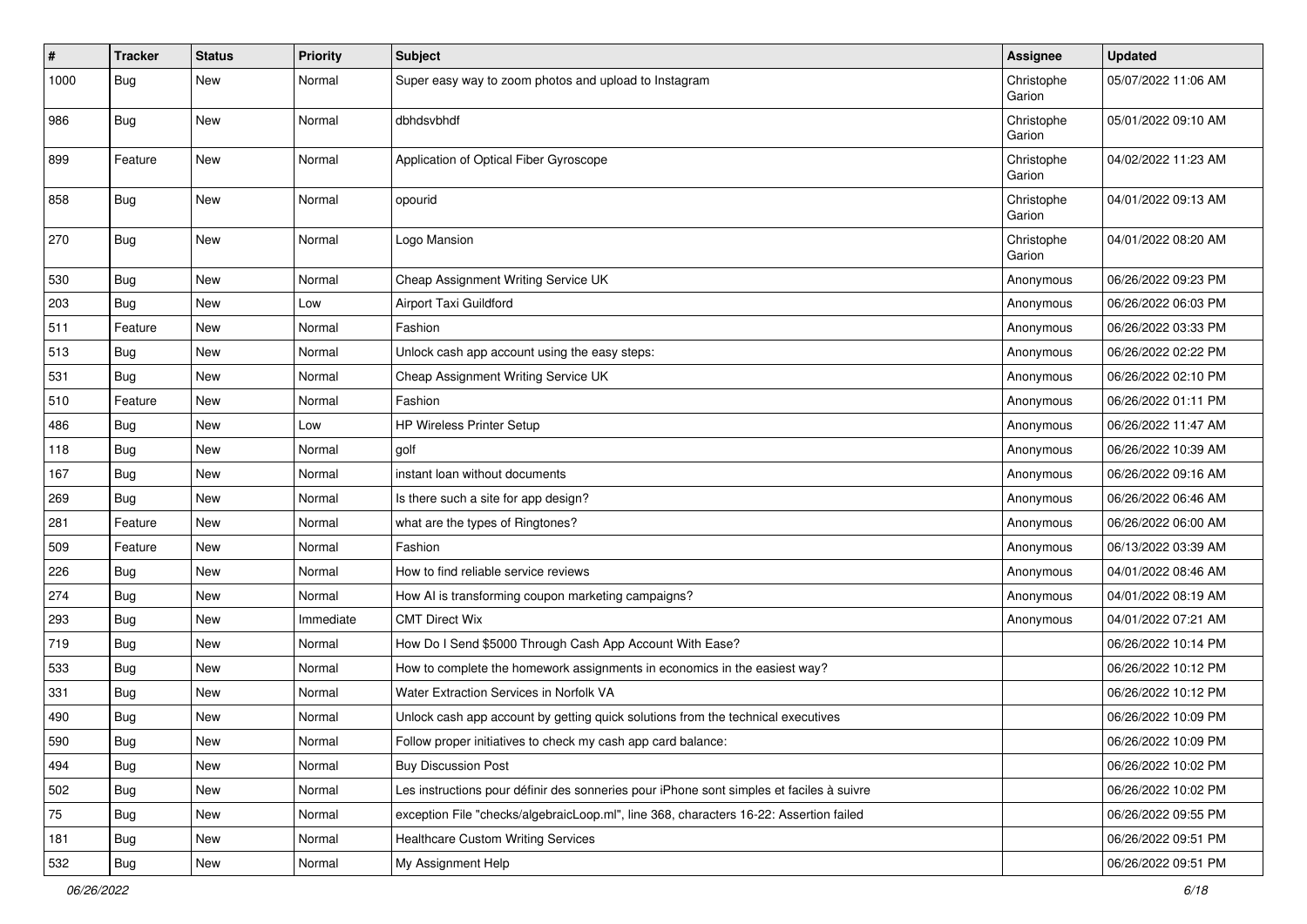| $\sharp$ | <b>Tracker</b> | <b>Status</b> | <b>Priority</b> | <b>Subject</b>                                                                                                                               | <b>Assignee</b> | <b>Updated</b>      |
|----------|----------------|---------------|-----------------|----------------------------------------------------------------------------------------------------------------------------------------------|-----------------|---------------------|
| 183      | Bug            | New           | Normal          | Nursing Assignment Help Online                                                                                                               |                 | 06/26/2022 09:47 PM |
| 645      | <b>Bug</b>     | <b>New</b>    | Normal          | thong tin chinh xac nhat hom nay                                                                                                             |                 | 06/26/2022 09:46 PM |
| 647      | Feature        | New           | Normal          | <b>Cranberry Health Benefits</b>                                                                                                             |                 | 06/26/2022 09:45 PM |
| 499      | Feature        | New           | Normal          | Discover The Premium Features Of Spotify Mod Apk                                                                                             |                 | 06/26/2022 09:42 PM |
| 504      | <b>Bug</b>     | <b>New</b>    | Normal          | A beginner should always look for online Java assignment help!                                                                               |                 | 06/26/2022 09:39 PM |
| 139      | <b>Bug</b>     | New           | Normal          | relseo                                                                                                                                       |                 | 06/26/2022 09:35 PM |
| 507      | Bug            | <b>New</b>    | Normal          | central.bitdefender.com                                                                                                                      |                 | 06/26/2022 09:20 PM |
| 380      | <b>Bug</b>     | New           | Normal          | Moving Services in McLean VA                                                                                                                 |                 | 06/26/2022 09:11 PM |
| 169      | <b>Bug</b>     | <b>New</b>    | Normal          | CV Maker - UAE CV Writing Agency                                                                                                             |                 | 06/26/2022 09:07 PM |
| 497      | Bug            | <b>New</b>    | Normal          | Fake Nike Dunk Low Off-White Lot 50                                                                                                          |                 | 06/26/2022 09:07 PM |
| 157      | Bug            | New           | Normal          | Forget cash app pin                                                                                                                          |                 | 06/26/2022 08:59 PM |
| 267      | Bug            | New           | Normal          | How To Use Internet Radio Services To Listen To Your Favorite Songs                                                                          |                 | 06/26/2022 08:53 PM |
| 764      | <b>Bug</b>     | New           | Normal          | What is available to see what I can watch HBO Max?                                                                                           |                 | 06/26/2022 08:52 PM |
| 505      | Bug            | <b>New</b>    | Normal          | www.trendmicro.com/activate                                                                                                                  |                 | 06/26/2022 08:48 PM |
| 576      | Bug            | <b>New</b>    | Normal          | So laden Sie ein Instagram-Bild herunter                                                                                                     |                 | 06/26/2022 08:46 PM |
| 769      | <b>Bug</b>     | New           | Normal          | check my cash app                                                                                                                            |                 | 06/26/2022 08:33 PM |
| 605      | Feature        | New           | Normal          | What will the future of logo design be like?                                                                                                 |                 | 06/26/2022 08:25 PM |
| 261      | <b>Bug</b>     | <b>New</b>    | Normal          | Ringtone Downloads - Easy Ways Come Up With Your Own Ringtones                                                                               |                 | 06/26/2022 08:20 PM |
| 280      | Bug            | New           | Normal          | Pacific Web Design                                                                                                                           |                 | 06/26/2022 08:18 PM |
| 315      | <b>Bug</b>     | <b>New</b>    | Normal          | Dissertation help UK                                                                                                                         |                 | 06/26/2022 08:13 PM |
| 478      | Feature        | New           | Normal          | Is it safe to install third-party WhatsApp GB?                                                                                               |                 | 06/26/2022 08:10 PM |
| 76       | <b>Bug</b>     | New           | Normal          | Import error: Load error: imported node real_to_int declared in a regular Lustre file. File "include/conv.lusi",<br>line 1, characters 0-64: |                 | 06/26/2022 08:09 PM |
| 512      | <b>Bug</b>     | <b>New</b>    | Normal          | The Importance Of Using Custom Writing Services                                                                                              |                 | 06/26/2022 08:04 PM |
| 237      | Feature        | <b>New</b>    | Normal          | HP Printer Assistant Software   Download & Install HP Assistant                                                                              |                 | 06/26/2022 08:02 PM |
| 460      | <b>Bug</b>     | New           | Normal          | Floor Cleaning Medford MA                                                                                                                    |                 | 06/26/2022 08:00 PM |
| 201      | Bug            | New           | Normal          | closure wig                                                                                                                                  |                 | 06/26/2022 07:50 PM |
| 302      | <b>Bug</b>     | New           | Normal          | Auto Electrical Repair Services in Norcross GA                                                                                               |                 | 06/26/2022 07:49 PM |
| 143      | Bug            | New           | Normal          | Bob lace front wigs                                                                                                                          |                 | 06/26/2022 07:48 PM |
| 168      | <b>Bug</b>     | New           | Normal          | UFC 256 Live Stream Online                                                                                                                   |                 | 06/26/2022 07:47 PM |
| 292      | Bug            | New           | Normal          | Venmo to Cash App Transfer Of Money- Explore Here                                                                                            |                 | 06/26/2022 07:41 PM |
| 970      | <b>Bug</b>     | New           | Normal          | The Amount Of Time Does Cash App Direct Deposit Time Take?                                                                                   |                 | 06/26/2022 07:32 PM |
| 209      | <b>Bug</b>     | New           | Normal          | Neglect to access old Cash App account considering message notice issue? Contact help.                                                       |                 | 06/26/2022 07:30 PM |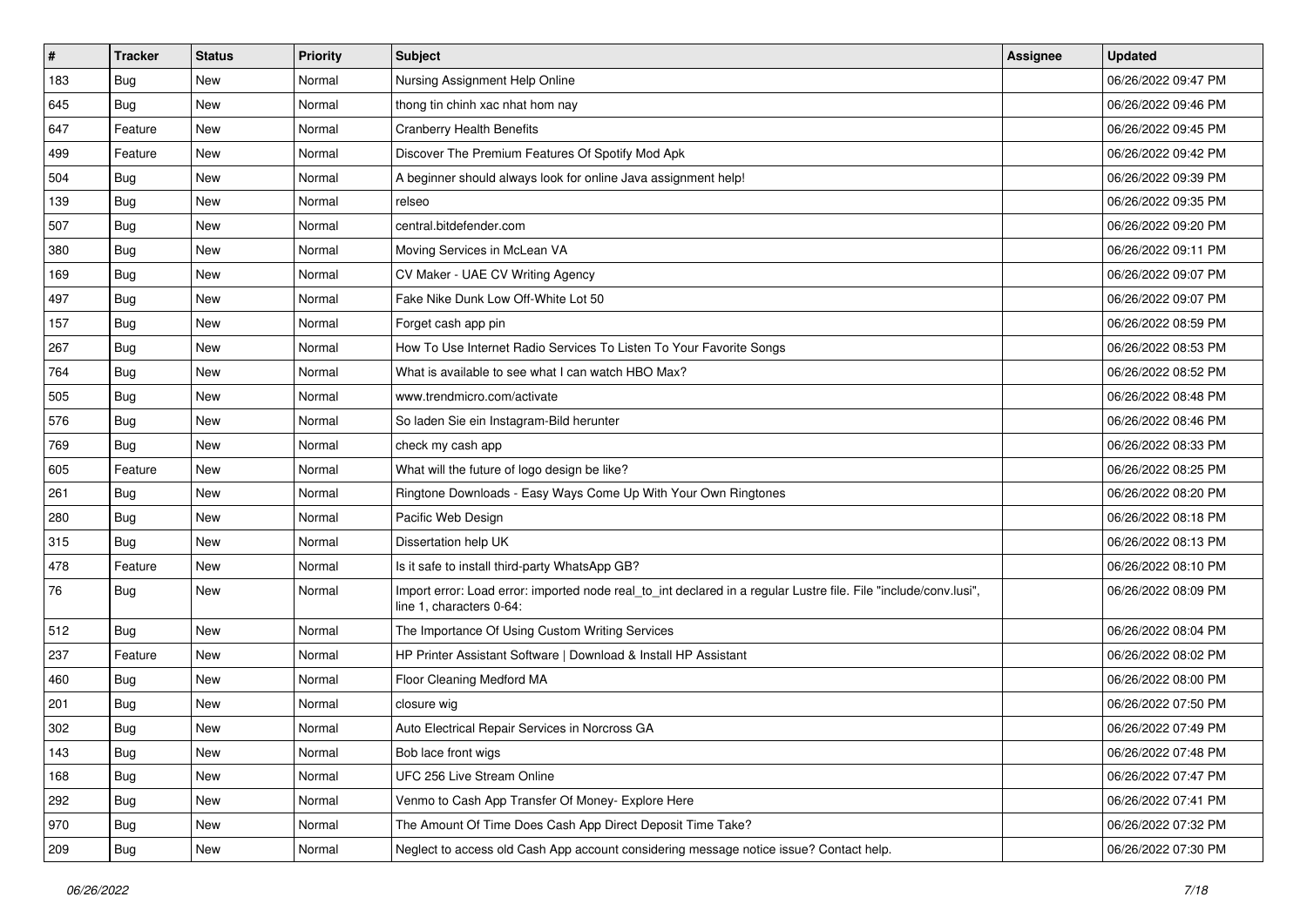| $\vert$ # | <b>Tracker</b> | <b>Status</b> | <b>Priority</b> | <b>Subject</b>                                                  | <b>Assignee</b> | <b>Updated</b>      |
|-----------|----------------|---------------|-----------------|-----------------------------------------------------------------|-----------------|---------------------|
| 235       | Bug            | New           | Low             | HP Printer Assistant Software   Download & Install HP Assistant |                 | 06/26/2022 07:28 PM |
| 482       | Bug            | New           | Normal          | <b>Text Window</b>                                              |                 | 06/26/2022 07:23 PM |
| 655       | <b>Bug</b>     | New           | Normal          | <b>Eggplant Health Benefits</b>                                 |                 | 06/26/2022 07:21 PM |
| 248       | <b>Bug</b>     | <b>New</b>    | Normal          | Mobile ringtones and attractiveness ringtones                   |                 | 06/26/2022 07:18 PM |
| 773       | <b>Bug</b>     | <b>New</b>    | Normal          | Spades - Play online free                                       |                 | 06/26/2022 07:18 PM |
| 471       | <b>Bug</b>     | New           | Normal          | Residential Floor Cleaning Westchester MA                       |                 | 06/26/2022 07:15 PM |
| 820       | <b>Bug</b>     | New           | Normal          | Metal Slug Apk para Android                                     |                 | 06/26/2022 07:14 PM |
| 488       | Bug            | New           | Normal          | Quick solution to solve cash app dispute by the technical team  |                 | 06/26/2022 07:09 PM |
| 206       | <b>Bug</b>     | New           | Low             | Cheap Electric Bikes                                            |                 | 06/26/2022 07:00 PM |
| 132       | <b>Bug</b>     | <b>New</b>    | Normal          | concrete-everything                                             |                 | 06/26/2022 06:56 PM |
| 146       | Bug            | New           | Normal          | bayabais                                                        |                 | 06/26/2022 06:52 PM |
| 1104      | Bug            | New           | Normal          | Idle game fix bug                                               |                 | 06/26/2022 06:52 PM |
| 690       | <b>Bug</b>     | <b>New</b>    | Normal          | campervan hire                                                  |                 | 06/26/2022 06:47 PM |
| 218       | <b>Bug</b>     | <b>New</b>    | Normal          | Popular Educational trends                                      |                 | 06/26/2022 06:35 PM |
| 506       | <b>Bug</b>     | <b>New</b>    | Normal          | www.trendmicro.com/activate                                     |                 | 06/26/2022 06:33 PM |
| 752       | <b>Bug</b>     | New           | Normal          | Plagerism checker                                               |                 | 06/26/2022 06:33 PM |
| 795       | <b>Bug</b>     | New           | Normal          | Drift Boss - Exciting Race                                      |                 | 06/26/2022 06:32 PM |
| 282       | <b>Bug</b>     | New           | Normal          | Activate Cash App Card: Learn Simple Steps & Fix Errors         |                 | 06/26/2022 06:31 PM |
| 529       | Bug            | New           | Normal          | Thop TV APK - Free Download for Android                         |                 | 06/26/2022 06:28 PM |
| 785       | <b>Bug</b>     | New           | Normal          | How To Get Money Off Cash App Without Card Or With A Card?      |                 | 06/26/2022 06:26 PM |
| 1108      | Bug            | New           | Normal          | Six Guns Mod Apk Answers Your Questions                         |                 | 06/26/2022 06:26 PM |
| 901       | Feature        | New           | Normal          | good game ever                                                  |                 | 06/26/2022 06:25 PM |
| 585       | <b>Bug</b>     | <b>New</b>    | Normal          | What is cash app help number?                                   |                 | 06/26/2022 06:21 PM |
| 787       | <b>Bug</b>     | New           | Normal          | Assured Assignment Help                                         |                 | 06/26/2022 06:14 PM |
| 825       | <b>Bug</b>     | New           | Normal          | Lucky Patcher Download                                          |                 | 06/26/2022 06:09 PM |
| 205       | <b>Bug</b>     | <b>New</b>    | Low             | Mens Designer Glasses                                           |                 | 06/26/2022 06:09 PM |
| 1096      | <b>Bug</b>     | New           | Normal          | Race and experience new life.                                   |                 | 06/26/2022 06:07 PM |
| 794       | Feature        | New           | Normal          | Safe place to buy fifa coins                                    |                 | 06/26/2022 06:07 PM |
| 810       | Feature        | New           | Normal          | how to remove viruses from a phone                              |                 | 06/26/2022 06:05 PM |
| 637       | Feature        | New           | Normal          | Why do the Outlook rules not work in my account?                |                 | 06/26/2022 06:04 PM |
| 347       | Bug            | New           | Normal          | Eco/Green Cleaning Services in Chesapeake VA                    |                 | 06/26/2022 06:01 PM |
| 129       | <b>Bug</b>     | New           | Normal          | xcvgbgh                                                         |                 | 06/26/2022 06:01 PM |
| 489       | <b>Bug</b>     | New           | Normal          | Get cash app refund instantly if sent to the wrong person       |                 | 06/26/2022 05:57 PM |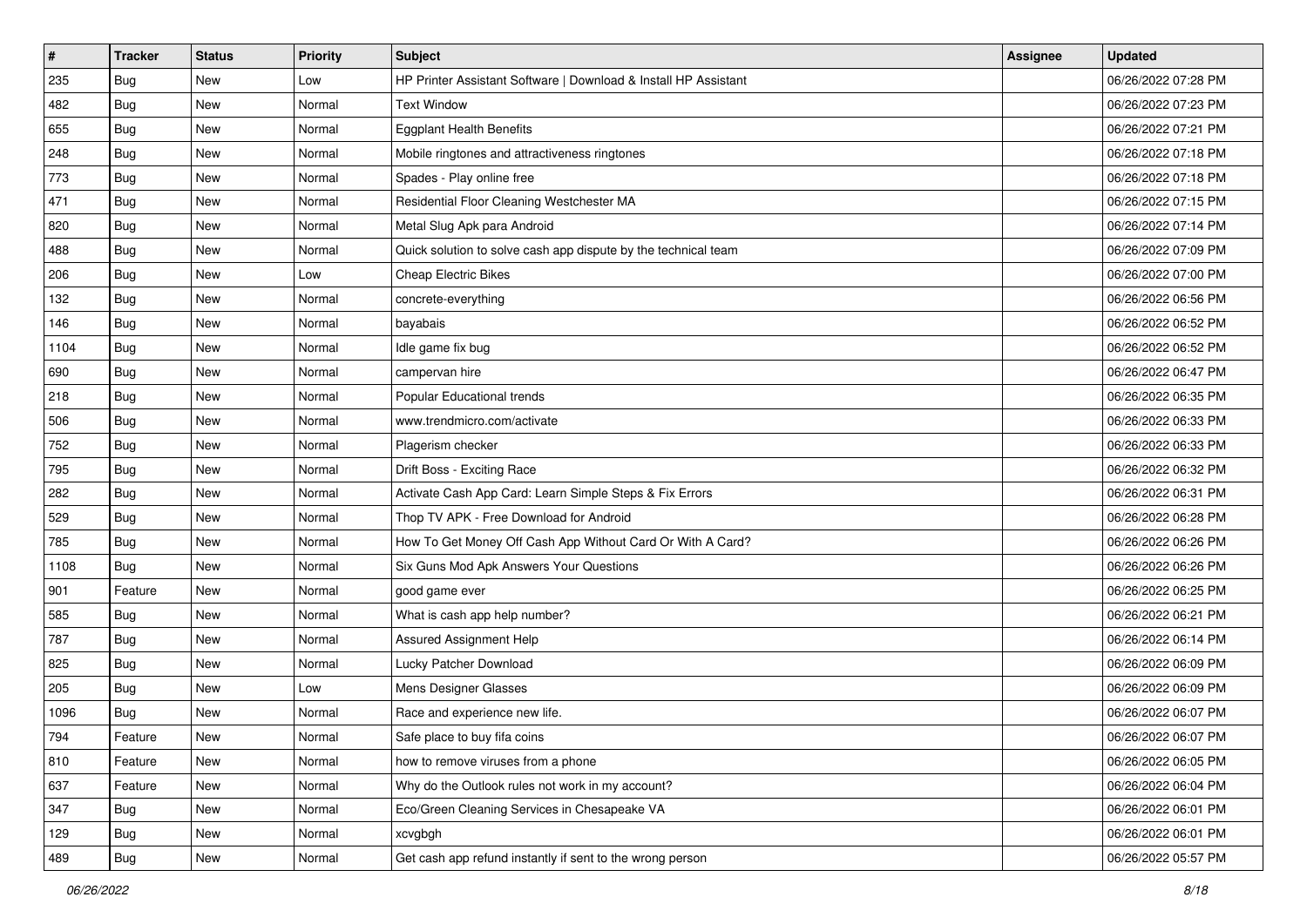| $\sharp$ | <b>Tracker</b> | <b>Status</b> | <b>Priority</b> | <b>Subject</b>                                                  | <b>Assignee</b> | <b>Updated</b>      |
|----------|----------------|---------------|-----------------|-----------------------------------------------------------------|-----------------|---------------------|
| 730      | Bug            | New           | Normal          | Canon IJ Network Tool                                           |                 | 06/26/2022 05:51 PM |
| 496      | Bug            | <b>New</b>    | Normal          | What is Live NetTV?                                             |                 | 06/26/2022 05:51 PM |
| 487      | <b>Bug</b>     | New           | Normal          | Cheap Fake Dunks                                                |                 | 06/26/2022 05:49 PM |
| 802      | Bug            | <b>New</b>    | Normal          | Who Is an ETL Engineer                                          |                 | 06/26/2022 05:48 PM |
| 170      | Feature        | <b>New</b>    | Normal          | top mba colleges in bangalore                                   |                 | 06/26/2022 05:46 PM |
| 126      | Feature        | New           | Normal          | Stussy Air Force 1 replica                                      |                 | 06/26/2022 05:46 PM |
| 611      | Feature        | <b>New</b>    | Normal          | Buy All Modafinil & Armodafinil Tablets @Buy Modafinil US       |                 | 06/26/2022 05:44 PM |
| 151      | Feature        | New           | Normal          | Law Essay Writing Service - Assignments Planet                  |                 | 06/26/2022 05:42 PM |
| 123      | <b>Bug</b>     | New           | Normal          | https://www.reddit.com/r/NRLgrandfinal2020/                     |                 | 06/26/2022 05:36 PM |
| 1116     | Bug            | <b>New</b>    | Normal          | ipTV smarts pro                                                 |                 | 06/26/2022 05:34 PM |
| 974      | Bug            | New           | Normal          | Watch NCAA Football Live Streaming Free                         |                 | 06/26/2022 05:33 PM |
| 469      | Bug            | New           | Normal          | Germs Removal Westchester MA                                    |                 | 06/26/2022 05:31 PM |
| 696      | <b>Bug</b>     | New           | Normal          | How to Install the TuMangaOnline App                            |                 | 06/26/2022 05:29 PM |
| 333      | Bug            | <b>New</b>    | Normal          | Mold Removal Services in Norfolk VA                             |                 | 06/26/2022 05:28 PM |
| 622      | Bug            | New           | Normal          | CheapestMedsShop   100% Safe Medicines Online in UK & AUS.      |                 | 06/26/2022 05:27 PM |
| 279      | Bug            | New           | High            | What is an essential feature of an internal communications app? |                 | 06/26/2022 05:16 PM |
| 1098     | Bug            | New           | Normal          | Life of a Fisherman                                             |                 | 06/26/2022 05:16 PM |
| 285      | <b>Bug</b>     | <b>New</b>    | Normal          | Have you ever written an essay?                                 |                 | 06/26/2022 05:15 PM |
| 673      | Bug            | New           | Normal          | Learn the basics of pixel art - Clear grid                      |                 | 06/26/2022 04:57 PM |
| 716      | <b>Bug</b>     | <b>New</b>    | Normal          | La celebración de un BabyShower.                                |                 | 06/26/2022 04:56 PM |
| 220      | Feature        | New           | Normal          | essay writing services                                          |                 | 06/26/2022 04:55 PM |
| 666      | Bug            | New           | Normal          | 470+ pages à colorier de Noël                                   |                 | 06/26/2022 04:55 PM |
| 940      | Bug            | <b>New</b>    | Normal          | What is Plex and Is Plex Legal?                                 |                 | 06/26/2022 04:50 PM |
| 809      | <b>Bug</b>     | New           | Normal          | Smash Karts - immerse yourself in the exciting race             |                 | 06/26/2022 04:49 PM |
| 255      | Feature        | New           | Normal          | best doctor for psoriasis                                       |                 | 06/26/2022 04:49 PM |
| 246      | <b>Bug</b>     | New           | Normal          | The Beast App                                                   |                 | 06/26/2022 04:47 PM |
| 632      | <b>Bug</b>     | New           | Normal          | CheapestMedsShop   100% Safe Medicines Online in UK & AUS.      |                 | 06/26/2022 04:45 PM |
| 644      | <b>Bug</b>     | New           | Normal          | <b>TeaTV App Review</b>                                         |                 | 06/26/2022 04:40 PM |
| 565      | <b>Bug</b>     | New           | Normal          | How To Install RepelisPlus On Your Android Phone?               |                 | 06/26/2022 04:39 PM |
| 345      | Bug            | New           | Normal          | Stain Protection Services in Chesapeake VA                      |                 | 06/26/2022 04:36 PM |
| 610      | Feature        | New           | Normal          | CheapestMedsShop 100% Safe Medicines Online in USA UK & AUS.    |                 | 06/26/2022 04:35 PM |
| 262      | <b>Bug</b>     | New           | Normal          | It this true to dealing Wuth                                    |                 | 06/26/2022 04:31 PM |
| 801      | <b>Bug</b>     | New           | Normal          | Who Is an ETL Engineer                                          |                 | 06/26/2022 04:29 PM |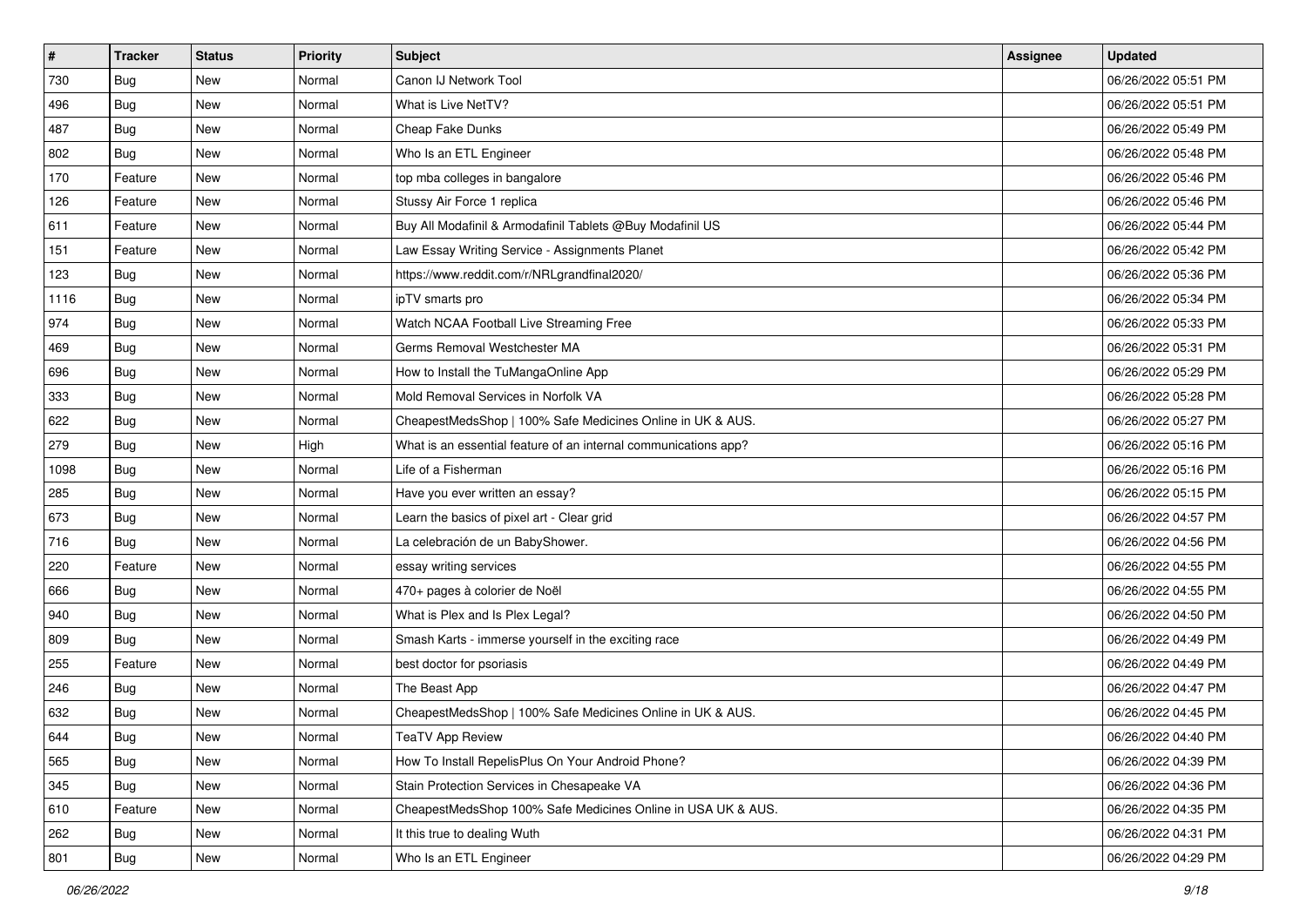| $\sharp$ | <b>Tracker</b> | <b>Status</b> | <b>Priority</b> | <b>Subject</b>                                                         | <b>Assignee</b> | <b>Updated</b>      |
|----------|----------------|---------------|-----------------|------------------------------------------------------------------------|-----------------|---------------------|
| 750      | Bug            | New           | Normal          | Create a Report Template                                               |                 | 06/26/2022 04:27 PM |
| 1097     | Bug            | <b>New</b>    | Normal          | Race and experience new life.                                          |                 | 06/26/2022 04:22 PM |
| 712      | <b>Bug</b>     | New           | Normal          | Tips and Tricks                                                        |                 | 06/26/2022 04:19 PM |
| 233      | Bug            | New           | Normal          | Anauthorsway.com: My User Experience                                   |                 | 06/26/2022 04:14 PM |
| 817      | <b>Bug</b>     | <b>New</b>    | Normal          | Pacman 30th Anniversary                                                |                 | 06/26/2022 04:13 PM |
| 631      | Bug            | New           | Normal          | How Can I Load Cash App Card at Walmart straight away?                 |                 | 06/26/2022 04:07 PM |
| 493      | Feature        | New           | High            | chainsaw dance                                                         |                 | 06/26/2022 03:46 PM |
| 508      | Bug            | New           | Normal          | hire a professional dissertation help                                  |                 | 06/26/2022 03:38 PM |
| 234      | Bug            | New           | Normal          | My Personal Experience With the College Writing Services               |                 | 06/26/2022 03:30 PM |
| 732      | Bug            | <b>New</b>    | Normal          | Get rectifications steps about why cash app transfer failed            |                 | 06/26/2022 03:28 PM |
| 515      | Bug            | New           | Normal          | Fragment Nike Dunk High Tokyo Fake                                     |                 | 06/26/2022 03:25 PM |
| 219      | Bug            | New           | Normal          | Free Ringtones for Cell Phones.                                        |                 | 06/26/2022 03:23 PM |
| 284      | <b>Bug</b>     | New           | Normal          | All About Cash App Transfer Fail Problems                              |                 | 06/26/2022 03:15 PM |
| 193      | Bug            | New           | Normal          | 18% Discount on Homeopathic medicines                                  |                 | 06/26/2022 03:13 PM |
| 1077     | Bug            | New           | Normal          | Les excellentes façons d'utiliser ces images                           |                 | 06/26/2022 02:59 PM |
| 158      | Bug            | New           | Normal          | dfghj zcvgh                                                            |                 | 06/26/2022 02:58 PM |
| 592      | Bug            | New           | Normal          | Deezer Premium APK - Baixe músicas de qualquer lugar do mundo de graça |                 | 06/26/2022 02:55 PM |
| 519      | <b>Bug</b>     | <b>New</b>    | Normal          | Are you finding online UK Assignment writers?                          |                 | 06/26/2022 02:55 PM |
| 649      | Feature        | New           | Normal          | Pear Health Benefits                                                   |                 | 06/26/2022 02:53 PM |
| 789      | Bug            | New           | Normal          | Full version                                                           |                 | 06/26/2022 02:47 PM |
| 247      | <b>Bug</b>     | New           | Normal          | best 4 Channel Amp                                                     |                 | 06/26/2022 02:47 PM |
| 312      | Bug            | New           | Normal          | Stain Protection Services in Virginia Beach VA                         |                 | 06/26/2022 02:46 PM |
| 119      | Bug            | <b>New</b>    | Normal          | klhjigyu                                                               |                 | 06/26/2022 02:31 PM |
| 525      | <b>Bug</b>     | New           | Normal          | If you don't have a QR code: How to activate cash app card in app      |                 | 06/26/2022 02:27 PM |
| 503      | Bug            | New           | Normal          | Youtube Premium Apk free download for Android                          |                 | 06/26/2022 02:23 PM |
| 822      | Bug            | New           | Normal          | Dowload Your Boyfriend Game                                            |                 | 06/26/2022 02:21 PM |
| 250      | <b>Bug</b>     | New           | Normal          | Reviews of phone ringtones                                             |                 | 06/26/2022 02:11 PM |
| 573      | <b>Bug</b>     | New           | Normal          | Experimente lo mejor en la aplicación Apk de juegos gratis             |                 | 06/26/2022 02:11 PM |
| 278      | <b>Bug</b>     | New           | Normal          | Cash App Help & Solutions - Here You Will Get Better Assistance        |                 | 06/26/2022 02:05 PM |
| 961      | Bug            | New           | Normal          | TeaTv is an Android                                                    |                 | 06/26/2022 02:02 PM |
| 141      | Feature        | New           | Normal          | Something about jerry curly                                            |                 | 06/26/2022 02:02 PM |
| 589      | <b>Bug</b>     | New           | Normal          | How can I get the cash app phone number of customer support?           |                 | 06/26/2022 01:59 PM |
| 180      | Feature        | New           | Normal          | homoeobazaar                                                           |                 | 06/26/2022 01:57 PM |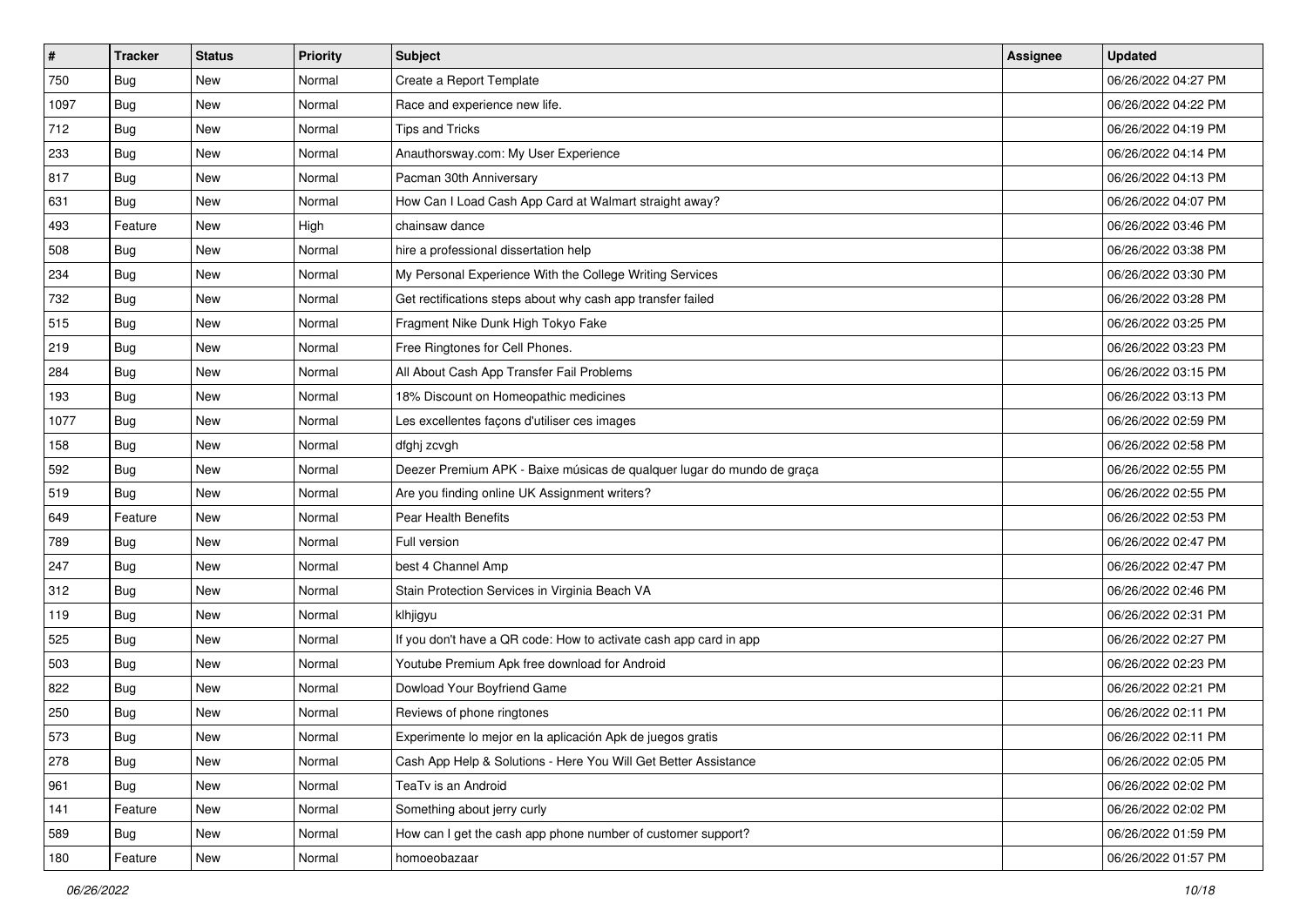| #    | <b>Tracker</b> | <b>Status</b> | <b>Priority</b> | <b>Subject</b>                                                                | <b>Assignee</b> | <b>Updated</b>      |
|------|----------------|---------------|-----------------|-------------------------------------------------------------------------------|-----------------|---------------------|
| 754  | <b>Bug</b>     | New           | Normal          | Cómo descargar tonos gratis de teléfono celular                               |                 | 06/26/2022 01:56 PM |
| 568  | Bug            | <b>New</b>    | Normal          | Instale a versão mais recente do YouTube Premium                              |                 | 06/26/2022 01:53 PM |
| 768  | Bug            | New           | Normal          | Where can you buy best jackets online?                                        |                 | 06/26/2022 01:50 PM |
| 175  | Feature        | New           | Normal          | All About Cash App Transfer Fail Problems                                     |                 | 06/26/2022 01:45 PM |
| 144  | <b>Bug</b>     | <b>New</b>    | Normal          | curly bob lace front wigs                                                     |                 | 06/26/2022 01:44 PM |
| 705  | Bug            | New           | Normal          | wuxiaworld                                                                    |                 | 06/26/2022 01:43 PM |
| 784  | Bug            | <b>New</b>    | Normal          | How To Add Money On Cash App Card And Check The Funds?                        |                 | 06/26/2022 01:43 PM |
| 553  | <b>Bug</b>     | New           | Normal          | Cinema HD APK - Free Movie Enjoyment App on Android                           |                 | 06/26/2022 01:39 PM |
| 699  | Bug            | New           | Normal          | Would you be able to utilize Cash App Twitch?                                 |                 | 06/26/2022 01:31 PM |
| 735  | Bug            | <b>New</b>    | Normal          | A quick fix of how to get money back from cash app stocks                     |                 | 06/26/2022 01:31 PM |
| 265  | Bug            | New           | Normal          | 3 Faq's On Downloading To Your Apple Ipod                                     |                 | 06/26/2022 01:26 PM |
| 623  | Bug            | New           | Normal          | Listen to online radio stations for mobile phones                             |                 | 06/26/2022 01:20 PM |
| 640  | Bug            | New           | Normal          | play game with me                                                             |                 | 06/26/2022 01:19 PM |
| 687  | <b>Bug</b>     | <b>New</b>    | Normal          | How to use twitch.tv/activate?                                                |                 | 06/26/2022 01:15 PM |
| 1018 | Bug            | New           | Normal          | So erhalten Sie ein kostenloses Hörbuch                                       |                 | 06/26/2022 01:15 PM |
| 555  | Bug            | <b>New</b>    | Normal          | web design development in hyderabad                                           |                 | 06/26/2022 01:08 PM |
| 798  | Bug            | New           | Normal          | Who Is an ETL Engineer                                                        |                 | 06/26/2022 01:07 PM |
| 537  | Bug            | New           | Normal          | Get tech assistance with customer support on ATT Yahoo email login issue.     |                 | 06/26/2022 01:06 PM |
| 664  | Bug            | New           | Normal          | Tea TV Apk Download - The Best Way to Watch Movies Offline                    |                 | 06/26/2022 12:59 PM |
| 289  | Bug            | <b>New</b>    | Normal          | Recover Yahoo Mail Forgotten Password - Explore Kanata Chinese                |                 | 06/26/2022 12:59 PM |
| 811  | <b>Bug</b>     | New           | Normal          | Canon IJ Network Tool                                                         |                 | 06/26/2022 12:58 PM |
| 136  | Bug            | New           | Normal          | snappow                                                                       |                 | 06/26/2022 12:51 PM |
| 189  | Bug            | <b>New</b>    | Normal          | <b>College Biology Writing Services</b>                                       |                 | 06/26/2022 12:50 PM |
| 922  | <b>Bug</b>     | New           | Normal          | Why Is The Need For Assignment Writing Services?                              |                 | 06/26/2022 12:42 PM |
| 228  | Bug            | <b>New</b>    | Normal          | Why Does Cash App Transaction Failed? - Here Is the Answer                    |                 | 06/26/2022 12:40 PM |
| 783  | Bug            | New           | Normal          | How Do I Determine The Reasons And Solutions To Fix Cash App Transfer Failed? |                 | 06/26/2022 12:30 PM |
| 749  | Bug            | New           | Normal          | The Best Bubble Shooter Game for Android                                      |                 | 06/26/2022 12:12 PM |
| 941  | <b>Bug</b>     | New           | Normal          | is Disney Now and Disney Plus different?                                      |                 | 06/26/2022 12:10 PM |
| 1115 | <b>Bug</b>     | New           | Normal          | How to access your saved favorite Tiktok                                      |                 | 06/26/2022 12:01 PM |
| 466  | Bug            | New           | Normal          | Floor Stripping Westchester MA                                                |                 | 06/26/2022 11:57 AM |
| 549  | <b>Bug</b>     | New           | Normal          | Radio Luisteren                                                               |                 | 06/26/2022 11:56 AM |
| 260  | <b>Bug</b>     | New           | Normal          | Web Design Services Near Me                                                   |                 | 06/26/2022 11:55 AM |
| 491  | Feature        | New           | Normal          | Automatically download and paste Reddit wallpapers into Windows               |                 | 06/26/2022 11:49 AM |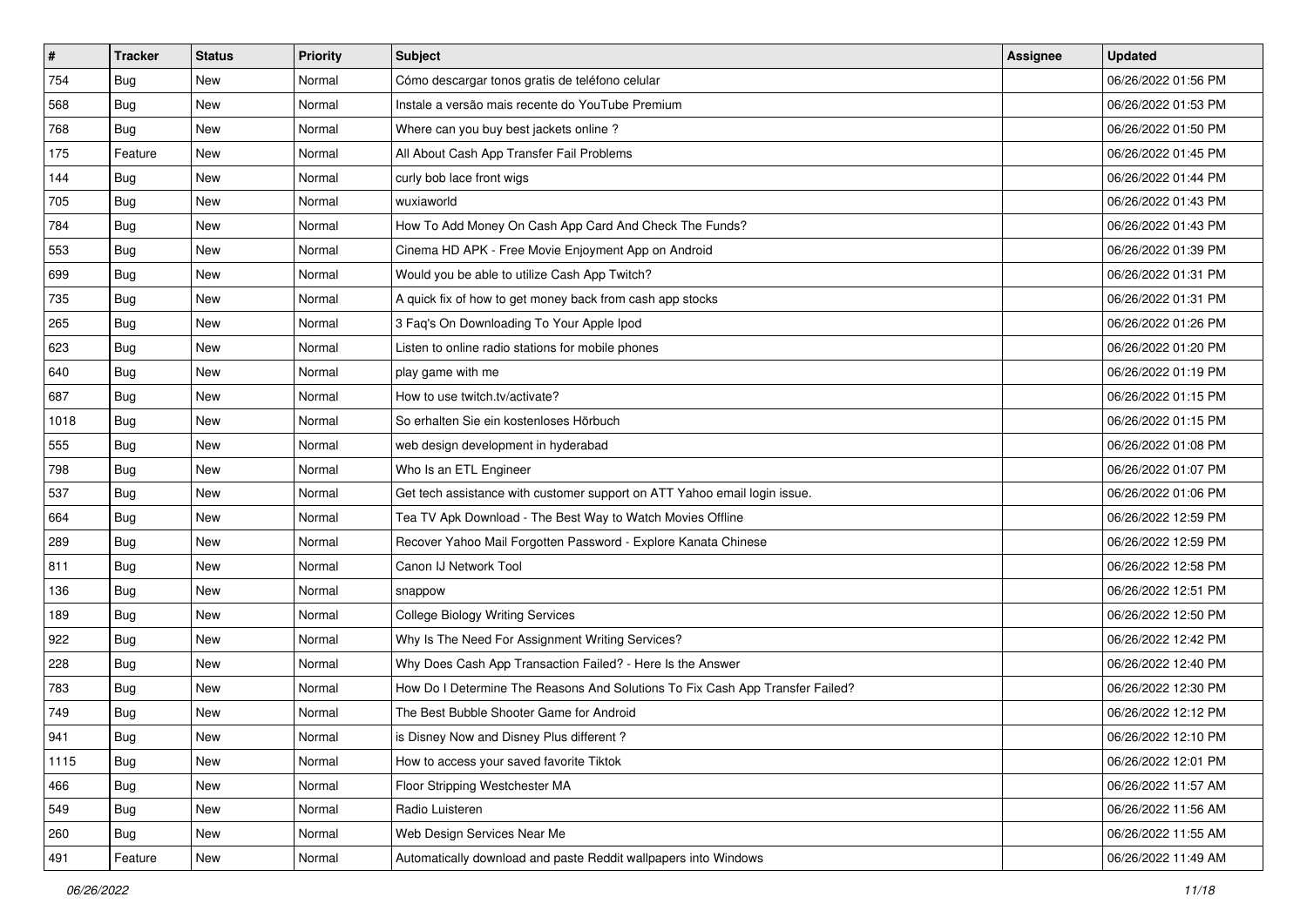| $\sharp$ | <b>Tracker</b> | <b>Status</b> | <b>Priority</b> | <b>Subject</b>                                                                   | <b>Assignee</b> | <b>Updated</b>      |
|----------|----------------|---------------|-----------------|----------------------------------------------------------------------------------|-----------------|---------------------|
| 150      | <b>Bug</b>     | New           | Normal          | dfgh                                                                             |                 | 06/26/2022 11:41 AM |
| 702      | Bug            | New           | Normal          | Avail Chime Customer Service to know How To Get Chime Bank Statement             |                 | 06/26/2022 11:41 AM |
| 194      | <b>Bug</b>     | New           | Normal          | lace closure wigs                                                                |                 | 06/26/2022 11:34 AM |
| 1120     | Bug            | New           | Normal          | Summary of 5 best coloring apps on phones                                        |                 | 06/26/2022 11:32 AM |
| 777      | <b>Bug</b>     | <b>New</b>    | Normal          | Obtain driving instructions using Google Maps.                                   |                 | 06/26/2022 11:30 AM |
| 522      | Feature        | New           | Normal          | Can You Check App Limits, If Cash app won't let me send money?                   |                 | 06/26/2022 11:29 AM |
| 495      | Bug            | New           | Normal          | Twitch Clip Downloader Download Twitch Clips Online 2021                         |                 | 06/26/2022 11:27 AM |
| 230      | <b>Bug</b>     | New           | Normal          | Add Money To Cash App Card - Auto Cash Apps                                      |                 | 06/26/2022 11:25 AM |
| 258      | <b>Bug</b>     | <b>New</b>    | Normal          | Fake Nike Dunk High AMBUSH Deep Royal                                            |                 | 06/26/2022 11:25 AM |
| 698      | Feature        | New           | Normal          | Connect with cash app representative to ask about cash app flip scam             |                 | 06/26/2022 11:24 AM |
| 574      | <b>Bug</b>     | New           | Normal          | How to fix the Epson printer offline issue due to a wired connection?            |                 | 06/26/2022 11:19 AM |
| 620      | Bug            | New           | Normal          | Viagra Meds: Fastest & Quick Delivery On Your Doorstep - USA                     |                 | 06/26/2022 11:15 AM |
| 604      | Bug            | <b>New</b>    | Normal          | Idle Game Online                                                                 |                 | 06/26/2022 11:11 AM |
| 473      | Bug            | New           | Normal          | Floor Stripping Arlington MA                                                     |                 | 06/26/2022 11:10 AM |
| 257      | Bug            | New           | Normal          | Best latte machines                                                              |                 | 06/26/2022 11:07 AM |
| 788      | <b>Bug</b>     | New           | Normal          | Intro Maker Mod APK                                                              |                 | 06/26/2022 11:01 AM |
| 541      | Bug            | New           | Normal          | How to fix the cash app payment failed errors?                                   |                 | 06/26/2022 11:01 AM |
| 470      | Bug            | <b>New</b>    | Normal          | Commercial Floor Cleaning Westchester MA                                         |                 | 06/26/2022 10:56 AM |
| 140      | Bug            | New           | Normal          | sugarbalanceusa                                                                  |                 | 06/26/2022 10:54 AM |
| 567      | Bug            | New           | Normal          | Singapore assignment help                                                        |                 | 06/26/2022 10:52 AM |
| 547      | Bug            | New           | Normal          | Get rid of the issue of cash app down by calling experts.                        |                 | 06/26/2022 10:38 AM |
| 952      | Bug            | New           | Normal          | Canon IJ Network Tool                                                            |                 | 06/26/2022 10:35 AM |
| 577      | <b>Bug</b>     | <b>New</b>    | Normal          | Follow these easy steps to make Admiral Casino Login                             |                 | 06/26/2022 10:30 AM |
| 812      | Feature        | New           | Normal          | canon.com/ijsetup                                                                |                 | 06/26/2022 10:21 AM |
| 662      | Bug            | New           | Normal          | Oreo TV Download - The Easiest Way to Watch Live TV                              |                 | 06/26/2022 10:14 AM |
| 581      | Bug            | New           | Normal          | E-Learning Course Help                                                           |                 | 06/26/2022 10:14 AM |
| 597      | <b>Bug</b>     | New           | Normal          | Universo s / f Download                                                          |                 | 06/26/2022 10:14 AM |
| 617      | i Bug          | New           | Normal          | Buy Vidalista Tablets (Tadalafil) at [\$25 OFF + Free Shipping] Vidalistatablets |                 | 06/26/2022 10:11 AM |
| 214      | Feature        | New           | Normal          | Five Christmas Apps For Apple Users                                              |                 | 06/26/2022 10:10 AM |
| 967      | Feature        | New           | Normal          | stream live nfl games free online                                                |                 | 06/26/2022 10:09 AM |
| 190      | <b>Bug</b>     | New           | Normal          | All About Cash App Transfer Fail Problems                                        |                 | 06/26/2022 10:07 AM |
| 215      | <b>Bug</b>     | New           | Normal          | How For Top Level Cell Phone For You                                             |                 | 06/26/2022 10:03 AM |
| 372      | <b>Bug</b>     | New           | Normal          | Auto Transport Services in Arlington County VA                                   |                 | 06/26/2022 10:03 AM |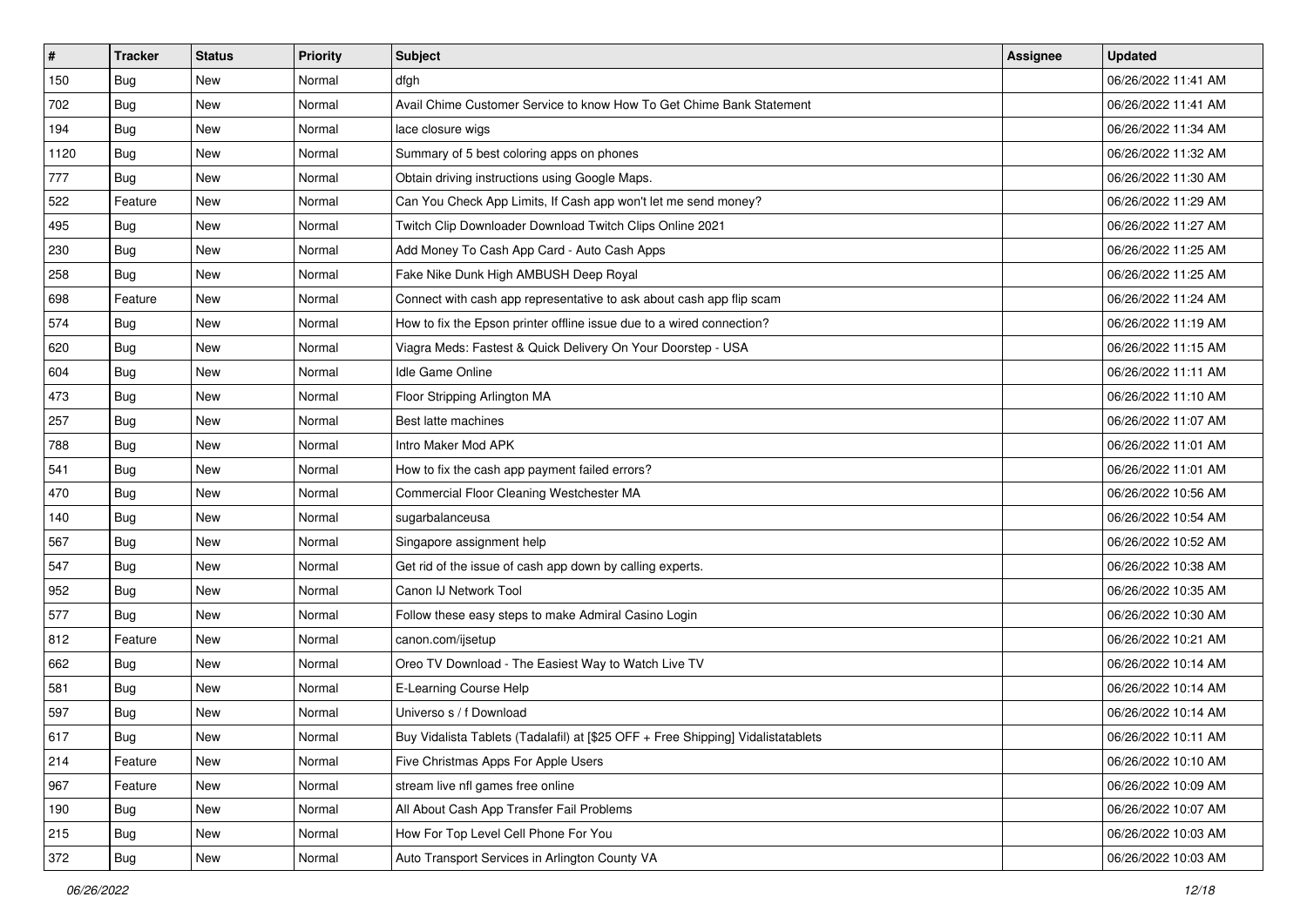| $\sharp$ | <b>Tracker</b> | <b>Status</b> | <b>Priority</b> | <b>Subject</b>                                                                                                                                           | <b>Assignee</b> | <b>Updated</b>      |
|----------|----------------|---------------|-----------------|----------------------------------------------------------------------------------------------------------------------------------------------------------|-----------------|---------------------|
| 184      | Bug            | New           | Normal          | Affordable Business Writing Services                                                                                                                     |                 | 06/26/2022 09:46 AM |
| 642      | Bug            | <b>New</b>    | Normal          | thong tin thoi tiet ngay hom nay                                                                                                                         |                 | 06/26/2022 09:45 AM |
| 993      | Bug            | New           | Normal          | IO Games Free Online                                                                                                                                     |                 | 06/26/2022 09:41 AM |
| 652      | Bug            | New           | Normal          | Sesame Health Benefits                                                                                                                                   |                 | 06/26/2022 09:38 AM |
| 400      | <b>Bug</b>     | <b>New</b>    | Normal          | Office Moving Services in Potomac MD                                                                                                                     |                 | 06/26/2022 09:28 AM |
| 799      | Bug            | New           | Normal          | Who Is an ETL Engineer                                                                                                                                   |                 | 06/26/2022 09:27 AM |
| 989      | Bug            | New           | Normal          | Barewoods Wax Cigar                                                                                                                                      |                 | 06/26/2022 09:19 AM |
| 1111     | <b>Bug</b>     | New           | Normal          | LOLBeans is a fun battle royale game where you race with other players while avoiding obstacles. Reach the<br>end of the course in competitive gameplay! |                 | 06/26/2022 09:17 AM |
| 706      | Bug            | <b>New</b>    | Normal          | How Can You Cancel A Cash App Payment Without Any Prior Information?                                                                                     |                 | 06/26/2022 09:13 AM |
| 770      | Bug            | New           | Normal          | Canon IJ Network Tool                                                                                                                                    |                 | 06/26/2022 09:12 AM |
| 613      | Bug            | <b>New</b>    | Normal          | Buy Aspadol 100mg Tab Online in US, UK, AU   Erospharmacy                                                                                                |                 | 06/26/2022 09:10 AM |
| 142      | Feature        | New           | Normal          | About ashimary hair                                                                                                                                      |                 | 06/26/2022 09:07 AM |
| 115      | <b>Bug</b>     | New           | Normal          | NFL LIVE STREAM                                                                                                                                          |                 | 06/26/2022 08:48 AM |
| 958      | Bug            | <b>New</b>    | Normal          | Avail Cash app support service to know Sutton bank cash app number                                                                                       |                 | 06/26/2022 08:46 AM |
| 658      | Bug            | New           | Normal          | Watermelon Nutrition Facts And Health Benefits                                                                                                           |                 | 06/26/2022 08:33 AM |
| 336      | Bug            | New           | Normal          | Tile & Grout Cleaning Services in Norfolk VA                                                                                                             |                 | 06/26/2022 08:33 AM |
| 984      | <b>Bug</b>     | <b>New</b>    | Normal          | How to disable, permanently delete Twitter account on phone, PC                                                                                          |                 | 06/26/2022 08:28 AM |
| 747      | Bug            | New           | Normal          | How to Install Tyflex Plus on Your Android Device                                                                                                        |                 | 06/26/2022 08:16 AM |
| 551      | Bug            | New           | Normal          | Why Do Students Need Online Best Dissertation Writing Services?                                                                                          |                 | 06/26/2022 08:15 AM |
| 874      | <b>Bug</b>     | New           | Normal          | Cómo descargar Minecraft Apk                                                                                                                             |                 | 06/26/2022 08:01 AM |
| 767      | Bug            | <b>New</b>    | Normal          | apkmod                                                                                                                                                   |                 | 06/26/2022 07:59 AM |
| 963      | Feature        | <b>New</b>    | Normal          | Why I am not getting cool cash app card designs- call experts                                                                                            |                 | 06/26/2022 07:52 AM |
| 159      | <b>Bug</b>     | New           | Normal          | xfguih njgkh                                                                                                                                             |                 | 06/26/2022 07:47 AM |
| 1102     | Bug            | <b>New</b>    | Normal          | Charlottesville Travel Guide ?                                                                                                                           |                 | 06/26/2022 07:44 AM |
| 517      | Bug            | New           | Normal          | Proficient tips to take help of cash app support professionals:                                                                                          |                 | 06/26/2022 07:34 AM |
| 475      | Bug            | New           | Normal          | Floor Cleaning Arlington MA                                                                                                                              |                 | 06/26/2022 07:33 AM |
| 492      | <b>Bug</b>     | New           | Normal          | HD Streamz MOD APK v3.5.5 (Keine Werbung)                                                                                                                |                 | 06/26/2022 07:29 AM |
| 964      | Bug            | New           | Normal          | Can I Fix Cash App Transfer Failed Issues By Adding Sufficient Funds?                                                                                    |                 | 06/26/2022 07:21 AM |
| 771      | <b>Bug</b>     | New           | Normal          | united airlines baggage policy                                                                                                                           |                 | 06/26/2022 07:19 AM |
| 682      | <b>Bug</b>     | New           | Normal          | Does Facebook customer service live chat allow to speak with someone?                                                                                    |                 | 06/26/2022 07:17 AM |
| 520      | <b>Bug</b>     | New           | Normal          | What Is The Major Role Of Cash.app/Help and Support Page?                                                                                                |                 | 06/26/2022 07:10 AM |
| 200      | <b>Bug</b>     | New           | Normal          | uiopi[o                                                                                                                                                  |                 | 06/26/2022 07:06 AM |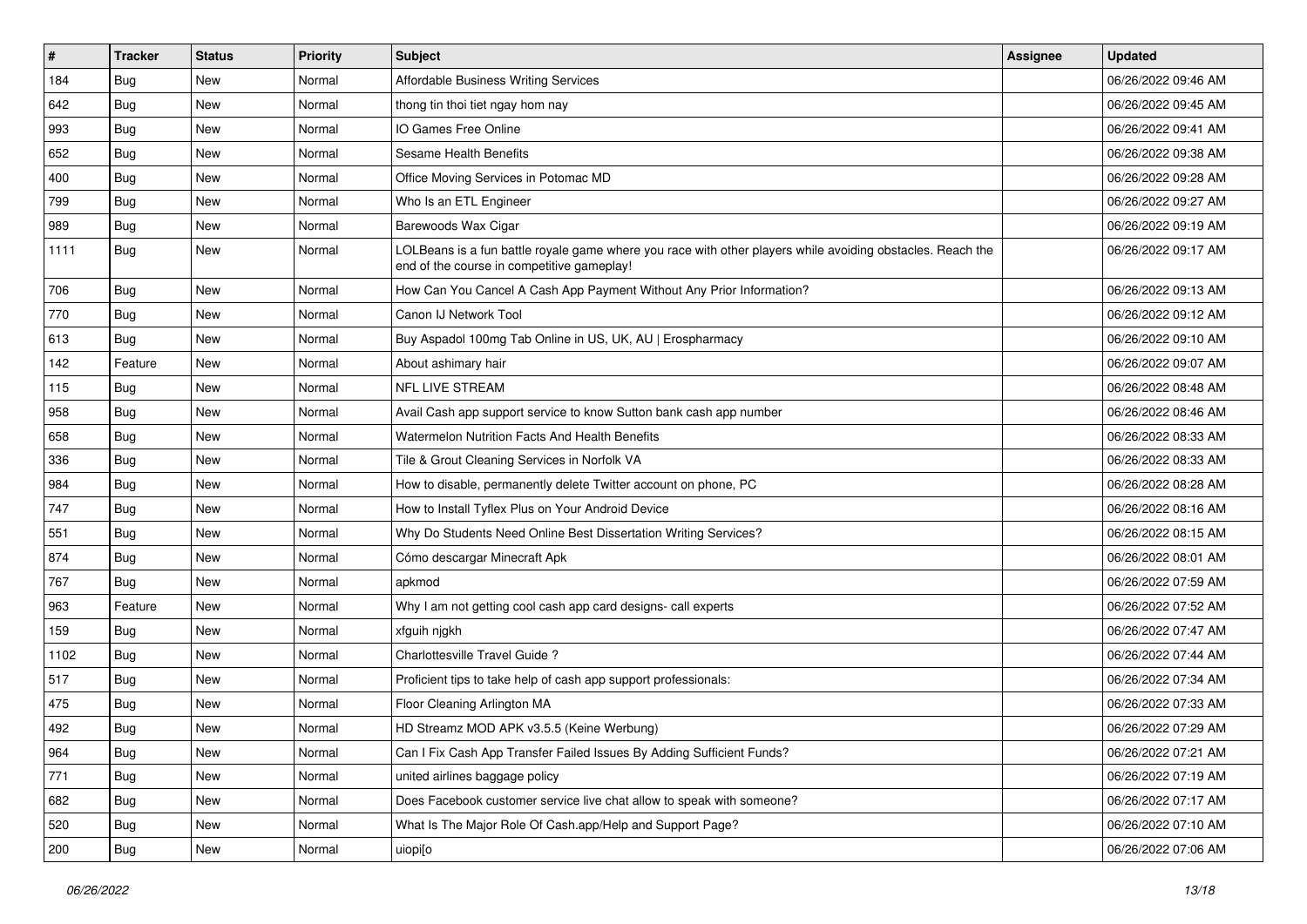| $\sharp$ | <b>Tracker</b> | <b>Status</b> | <b>Priority</b> | <b>Subject</b>                                                               | <b>Assignee</b> | <b>Updated</b>      |
|----------|----------------|---------------|-----------------|------------------------------------------------------------------------------|-----------------|---------------------|
| 628      | Bug            | New           | Normal          | CV reviewing services!                                                       |                 | 06/26/2022 06:49 AM |
| 657      | Bug            | <b>New</b>    | Normal          | Coconut Nutrition Facts And Health Benefits                                  |                 | 06/26/2022 06:45 AM |
| 627      | Bug            | New           | Normal          | <b>HELO</b>                                                                  |                 | 06/26/2022 06:42 AM |
| 638      | Bug            | New           | Normal          | Run 3 game                                                                   |                 | 06/26/2022 06:31 AM |
| 217      | <b>Bug</b>     | <b>New</b>    | Normal          | How this service matter most?                                                |                 | 06/26/2022 06:31 AM |
| 728      | Bug            | New           | Normal          | Will Cash App refund money if scammed? Hitches With Optimum Ease             |                 | 06/26/2022 06:15 AM |
| 714      | Bug            | <b>New</b>    | Normal          | Cuevana 3 Premium - Enjoy Your Favorite Movies and TV Shows on Your Smart TV |                 | 06/26/2022 06:14 AM |
| 977      | <b>Bug</b>     | New           | Normal          | Fans of the Old Country will like this book.                                 |                 | 06/26/2022 05:54 AM |
| 609      | Bug            | <b>New</b>    | High            | Online Trusted Medicine Store in US for Health - Genericmedsupply            |                 | 06/26/2022 05:43 AM |
| 665      | Feature        | <b>New</b>    | Normal          | Look for a dedicated help with finance assignment                            |                 | 06/26/2022 05:42 AM |
| 990      | <b>Bug</b>     | New           | Normal          | Mushrooms                                                                    |                 | 06/26/2022 05:41 AM |
| 116      | Bug            | New           | Normal          | aertaeyg                                                                     |                 | 06/26/2022 05:38 AM |
| 481      | <b>Bug</b>     | New           | Normal          | Nur Online Shop                                                              |                 | 06/26/2022 05:37 AM |
| 198      | Bug            | <b>New</b>    | Normal          | DR. RECKEWEG R42 (HAEMOVENIN) (22ML)                                         |                 | 06/26/2022 05:31 AM |
| 772      | Bug            | New           | Normal          | united airlines baggage policy                                               |                 | 06/26/2022 05:25 AM |
| 639      | Bug            | New           | Normal          | thong tin chinh xac                                                          |                 | 06/26/2022 05:25 AM |
| 946      | Bug            | New           | Normal          | What is Plex and Is Plex Legal?                                              |                 | 06/26/2022 05:23 AM |
| 211      | <b>Bug</b>     | <b>New</b>    | Normal          | Problem in Cash App rebate? Call Cash App customer service number for help.  |                 | 06/26/2022 05:19 AM |
| 128      | Bug            | New           | Normal          | dfgbd                                                                        |                 | 06/26/2022 05:07 AM |
| 465      | Bug            | New           | Normal          | Carpet Cleaning Westchester MA                                               |                 | 06/26/2022 05:07 AM |
| 514      | <b>Bug</b>     | New           | Normal          | Trans-Caribbean                                                              |                 | 06/26/2022 05:03 AM |
| 717      | Bug            | <b>New</b>    | Normal          | Disney Plus Apk - Watch Movies and TV Shows on Your Device                   |                 | 06/26/2022 04:56 AM |
| 680      | Feature        | <b>New</b>    | Normal          | Word Jewels 2                                                                |                 | 06/26/2022 04:55 AM |
| 686      | <b>Bug</b>     | New           | Normal          | Welcome To The Most Demandable Mahipalpur Escorts Agency                     |                 | 06/26/2022 04:37 AM |
| 950      | Bug            | New           | Normal          | ij.start canon                                                               |                 | 06/26/2022 04:35 AM |
| 310      | Bug            | New           | Normal          | Mattress Cleaning Services in Virginia Beach VA                              |                 | 06/26/2022 04:33 AM |
| 197      | Bug            | New           | Normal          | SBL JABORANDI PLUS HAIR OIL - COMPLETE SCALP CARE (100ML)                    |                 | 06/26/2022 04:26 AM |
| 476      | Feature        | New           | High            | American Airlines Reservations                                               |                 | 06/26/2022 04:14 AM |
| 935      | Bug            | New           | Normal          | MovieBox Pro Apk - Watch Movies and TV Shows on Your Android Phone           |                 | 06/26/2022 04:11 AM |
| 244      | Bug            | New           | Normal          | Quels sont les avantages des stations de radio en ligne.                     |                 | 06/26/2022 03:48 AM |
| 528      | Bug            | New           | Normal          | Korean Mag                                                                   |                 | 06/26/2022 03:41 AM |
| 557      | Feature        | New           | Normal          | <b>Business Law Assignment Help</b>                                          |                 | 06/26/2022 03:01 AM |
| 677      | <b>Bug</b>     | New           | Normal          | Logo Design Services Near Me                                                 |                 | 06/26/2022 02:32 AM |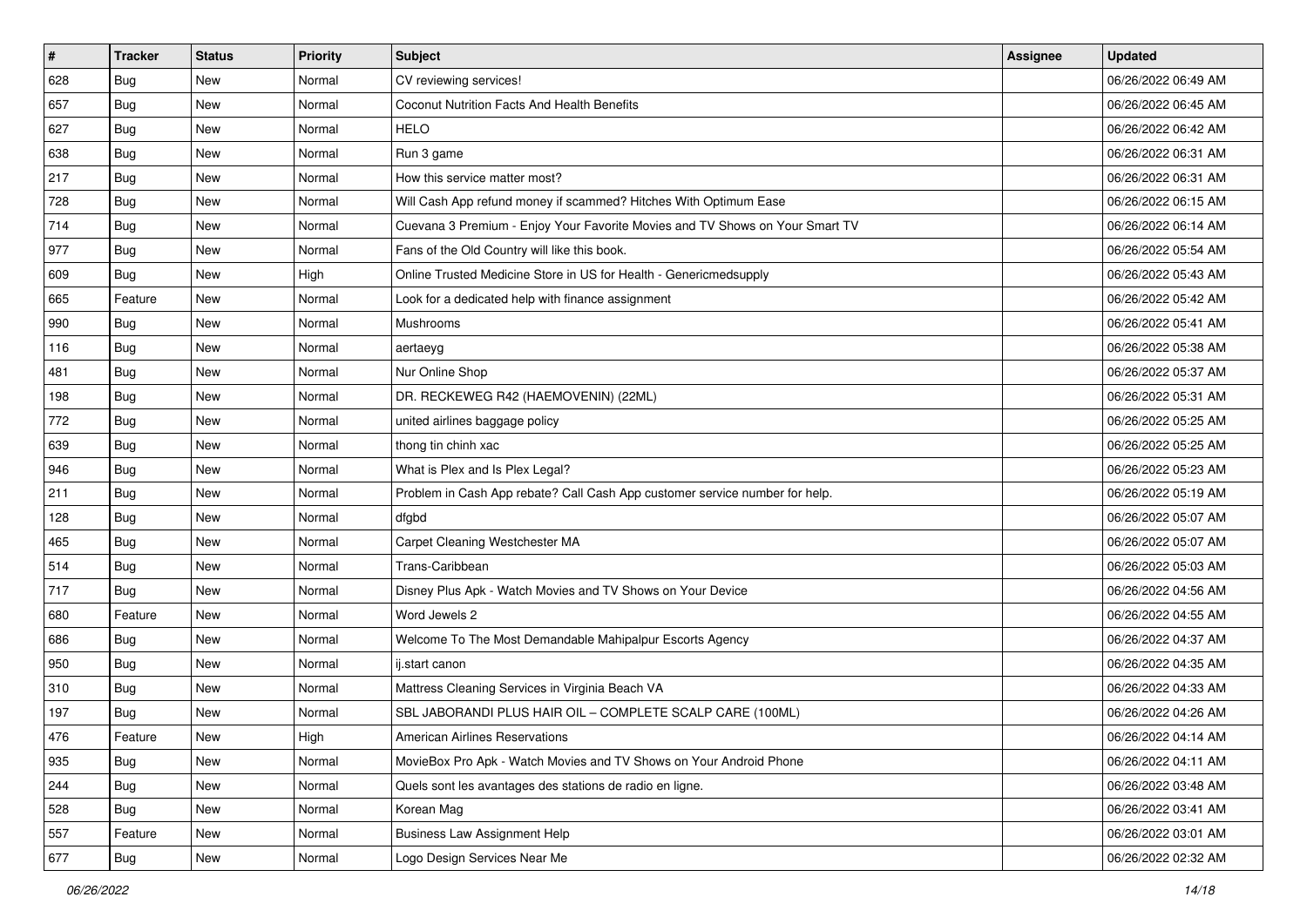| $\sharp$ | <b>Tracker</b> | <b>Status</b> | <b>Priority</b> | <b>Subject</b>                                                       | <b>Assignee</b> | <b>Updated</b>      |
|----------|----------------|---------------|-----------------|----------------------------------------------------------------------|-----------------|---------------------|
| 774      | <b>Bug</b>     | New           | Normal          | Follow proper initiatives                                            |                 | 06/26/2022 02:21 AM |
| 243      | Feature        | <b>New</b>    | Normal          | Reconstruir la pandilla de la mafia en Gangstar Vegas MOD APK        |                 | 06/26/2022 02:20 AM |
| 621      | <b>Bug</b>     | New           | Normal          | Buy All Modafinil & Armodafinil Tablets @Buy Modafinil US            |                 | 06/26/2022 02:20 AM |
| 741      | <b>Bug</b>     | New           | Normal          | <b>Blockchain Technology Solutions</b>                               |                 | 06/26/2022 02:19 AM |
| 612      | <b>Bug</b>     | <b>New</b>    | Normal          | Luxury Slingshot Rental                                              |                 | 06/26/2022 02:02 AM |
| 994      | Feature        | New           | Normal          | Cricut.com/setup                                                     |                 | 06/26/2022 02:00 AM |
| 586      | Bug            | <b>New</b>    | Normal          | Best Modifications For Your Mobile Phone                             |                 | 06/26/2022 01:51 AM |
| 161      | <b>Bug</b>     | New           | Normal          | dfdrtyuio                                                            |                 | 06/26/2022 01:46 AM |
| 480      | Bug            | New           | Normal          | Nur Online Shop                                                      |                 | 06/26/2022 01:32 AM |
| 259      | Bug            | <b>New</b>    | Normal          | call center services                                                 |                 | 06/26/2022 01:30 AM |
| 542      | Bug            | New           | Normal          | Web N Logo Design                                                    |                 | 06/26/2022 01:28 AM |
| 554      | Bug            | New           | Normal          | XvideoStudio Video Editor APK Free Download on TechToDown            |                 | 06/26/2022 01:18 AM |
| 171      | Feature        | New           | Normal          | loan management system                                               |                 | 06/26/2022 01:13 AM |
| 352      | <b>Bug</b>     | New           | Normal          | Tile & Grout Cleaning Services in Chesapeake VA                      |                 | 06/26/2022 01:05 AM |
| 659      | Bug            | <b>New</b>    | Normal          | Olive Oil Properties And Health Benefits                             |                 | 06/26/2022 12:59 AM |
| 650      | Bug            | New           | Normal          | <b>Cherries Health Benefits</b>                                      |                 | 06/26/2022 12:57 AM |
| 202      | Bug            | New           | Normal          | blonde wig                                                           |                 | 06/26/2022 12:52 AM |
| 618      | <b>Bug</b>     | <b>New</b>    | Normal          | Buy Steroids Online with OurMedicnes.com   Best Quality Steroids     |                 | 06/26/2022 12:42 AM |
| 587      | Bug            | New           | Normal          | Why Picsart Pro Offers Great Features                                |                 | 06/26/2022 12:18 AM |
| 563      | Bug            | New           | Normal          | Understanding the Difference Between Free and Paid Mod Apks          |                 | 06/26/2022 12:15 AM |
| 708      | <b>Bug</b>     | New           | Normal          | Efficient ways to proceed with the cash app dispute process?         |                 | 06/26/2022 12:08 AM |
| 648      | Feature        | New           | Normal          | <b>Plum Health Benefits</b>                                          |                 | 06/26/2022 12:08 AM |
| 630      | Bug            | <b>New</b>    | Normal          | How Can I Load Cash App Card at Walmart straight away?               |                 | 06/26/2022 12:04 AM |
| 635      | Bug            | New           | Normal          | Buy Steroids Online with OurMedicnes.com   Best Quality Steroids     |                 | 06/26/2022 12:01 AM |
| 968      | Feature        | New           | Normal          | watch nfl online free live streaming                                 |                 | 06/25/2022 11:52 PM |
| 558      | Feature        | New           | Normal          | <b>Stunning Classic Sofas</b>                                        |                 | 06/25/2022 11:46 PM |
| 954      | <b>Bug</b>     | New           | Normal          | AZ Screen Recorder Mod                                               |                 | 06/25/2022 11:24 PM |
| 227      | <b>Bug</b>     | New           | Normal          | Cash App Help & Solutions - Here You Will Get Better Assistance      |                 | 06/25/2022 11:21 PM |
| 583      | <b>Bug</b>     | New           | High            | Need the Cash app customer service phone number?                     |                 | 06/25/2022 11:18 PM |
| 477      | <b>Bug</b>     | New           | Normal          | What Does Online Coupon Mean?                                        |                 | 06/25/2022 11:15 PM |
| 742      | <b>Bug</b>     | New           | Normal          | How Long Does Cash App Support Take To Respond For A Better Support? |                 | 06/25/2022 11:00 PM |
| 479      | Bug            | New           | Normal          | Limousine Service Bellevue WA                                        |                 | 06/25/2022 10:54 PM |
| 643      | <b>Bug</b>     | New           | Normal          | Oreo TV Apk Download                                                 |                 | 06/25/2022 10:46 PM |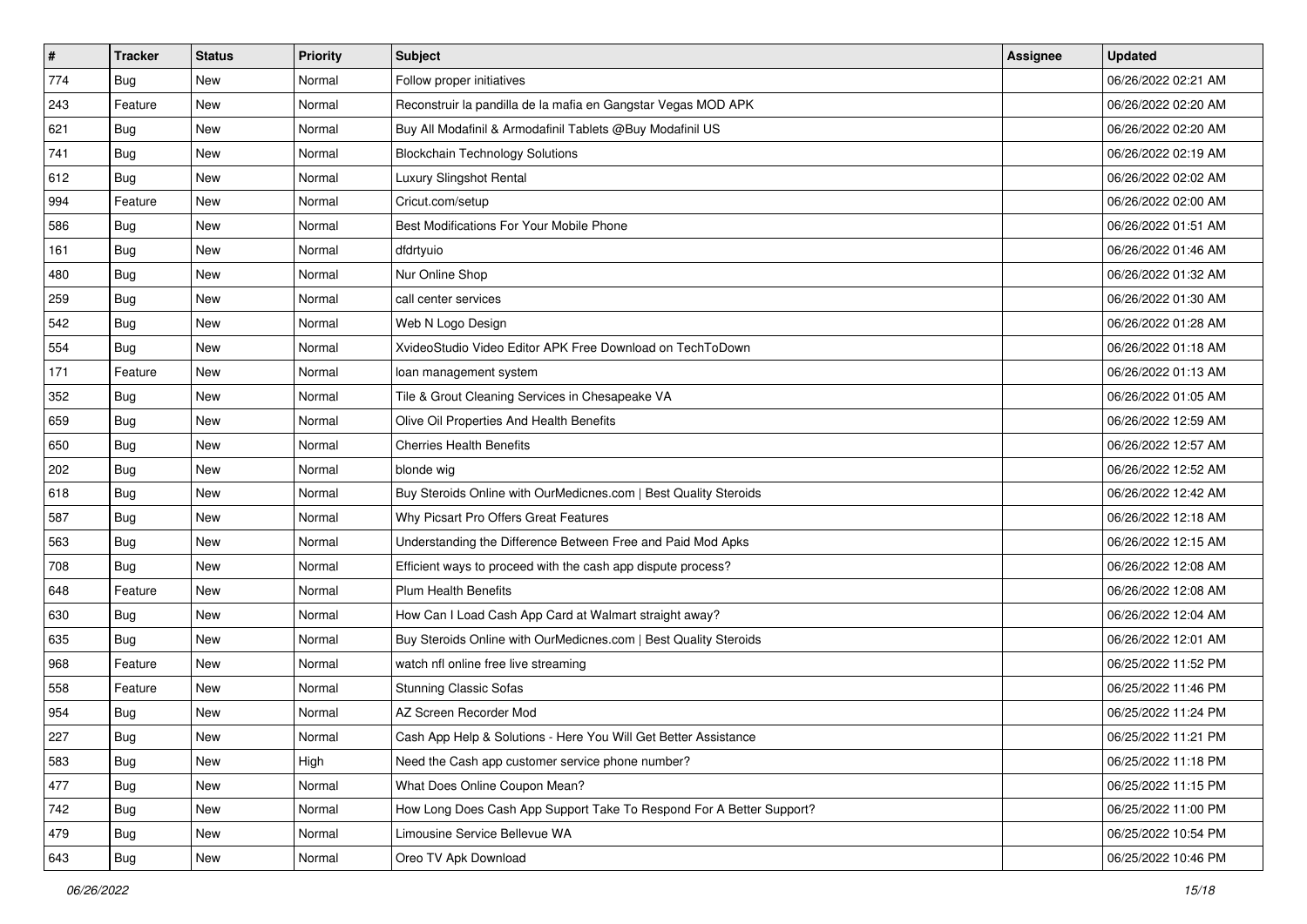| #    | <b>Tracker</b> | <b>Status</b> | <b>Priority</b> | <b>Subject</b>                                                                                          | <b>Assignee</b> | <b>Updated</b>      |
|------|----------------|---------------|-----------------|---------------------------------------------------------------------------------------------------------|-----------------|---------------------|
| 763  | Bug            | New           | High            | How to Make a Ringtone on Your iPhone                                                                   |                 | 06/25/2022 10:31 PM |
| 800  | Bug            | New           | Normal          | Who Is an ETL Engineer                                                                                  |                 | 06/25/2022 10:31 PM |
| 1114 | Bug            | New           | Normal          | To control the car, all you must do is click to go left or right and release the button to go straight. |                 | 06/25/2022 10:15 PM |
| 956  | Bug            | <b>New</b>    | Normal          | FNF Free Mods Online                                                                                    |                 | 06/25/2022 09:59 PM |
| 546  | Feature        | New           | Normal          | Quickbooks Error                                                                                        |                 | 06/25/2022 09:58 PM |
| 1106 | Bug            | New           | Normal          | How Do I Get Cash App ++ Without Confronting Any Technical Glitches?                                    |                 | 06/25/2022 09:53 PM |
| 185  | Bug            | New           | Normal          | Non-Plagiarized Research Writing                                                                        |                 | 06/25/2022 09:34 PM |
| 710  | Bug            | New           | Normal          | Take Necessary Assistance If You Are Unable Activate Cash App Card                                      |                 | 06/25/2022 09:26 PM |
| 806  | Feature        | New           | Normal          | Go everywhere thanks to mapquest driving directions                                                     |                 | 06/25/2022 09:13 PM |
| 1103 | Bug            | New           | Normal          | Idle game fix bug                                                                                       |                 | 06/25/2022 09:08 PM |
| 979  | <b>Bug</b>     | New           | Normal          | Free Gas Cards for the Unemployed                                                                       |                 | 06/25/2022 09:02 PM |
| 668  | Bug            | New           | Normal          | Get to know Cash App Refund Process here                                                                |                 | 06/25/2022 08:53 PM |
| 731  | Bug            | New           | Normal          | Avail Of Cash App Customer Service If Unable To Down Cash App Mobile App?                               |                 | 06/25/2022 08:36 PM |
| 615  | Bug            | New           | Normal          | CheapestMedsShop   100% Safe Medicines Online in USA UK & AUS.                                          |                 | 06/25/2022 08:36 PM |
| 196  | Bug            | New           | Normal          | Homoeobazaar For Homeopathy Medicines                                                                   |                 | 06/25/2022 08:34 PM |
| 695  | Bug            | New           | Normal          | Refer Listas IPTV Apk                                                                                   |                 | 06/25/2022 08:23 PM |
| 484  | <b>Bug</b>     | <b>New</b>    | Normal          | UK best essay writing service                                                                           |                 | 06/25/2022 08:18 PM |
| 600  | Bug            | New           | Normal          | Play Store Pro                                                                                          |                 | 06/25/2022 08:17 PM |
| 225  | Bug            | New           | Normal          | instant personal loan                                                                                   |                 | 06/25/2022 08:11 PM |
| 450  | <b>Bug</b>     | New           | Normal          | Floor Stripping Quincy MA                                                                               |                 | 06/25/2022 08:06 PM |
| 552  | Feature        | New           | Normal          | Radio rfm and the benefits of radio rfm                                                                 |                 | 06/25/2022 08:02 PM |
| 457  | Bug            | New           | Normal          | Carpet Cleaning Medford MA                                                                              |                 | 06/25/2022 07:36 PM |
| 527  | Feature        | <b>New</b>    | Normal          | My Teachers                                                                                             |                 | 06/25/2022 07:28 PM |
| 704  | <b>Bug</b>     | New           | Normal          | Reach support team of Chime Customer Service for instant help                                           |                 | 06/25/2022 07:25 PM |
| 524  | Bug            | New           | Normal          | How Does Google Account Recovery Work If Your Account Is Hacked?                                        |                 | 06/25/2022 07:08 PM |
| 178  | <b>Bug</b>     | New           | Normal          | transparent lace wigs                                                                                   |                 | 06/25/2022 07:07 PM |
| 564  | Bug            | New           | Normal          | How To Install RepelisPlus On Your Android Phone?                                                       |                 | 06/25/2022 06:46 PM |
| 1024 | <b>Bug</b>     | New           | Normal          | How to choose the right broker                                                                          |                 | 06/25/2022 06:23 PM |
| 1025 | <b>Bug</b>     | New           | Normal          | how to change the logo in wordpress                                                                     |                 | 06/25/2022 06:20 PM |
| 1026 | <b>Bug</b>     | New           | Normal          | New Puzzle Game for All Age - Dordle                                                                    |                 | 06/25/2022 06:17 PM |
| 1027 | Bug            | New           | Normal          | Word hurdle: Viral and Fun Online Game                                                                  |                 | 06/25/2022 06:13 PM |
| 526  | Bug            | New           | Normal          | Soundcloud to mp3 converter - Download Soundcloud songs                                                 |                 | 06/25/2022 05:36 PM |
| 804  | <b>Bug</b>     | New           | Normal          | Review                                                                                                  |                 | 06/25/2022 05:07 PM |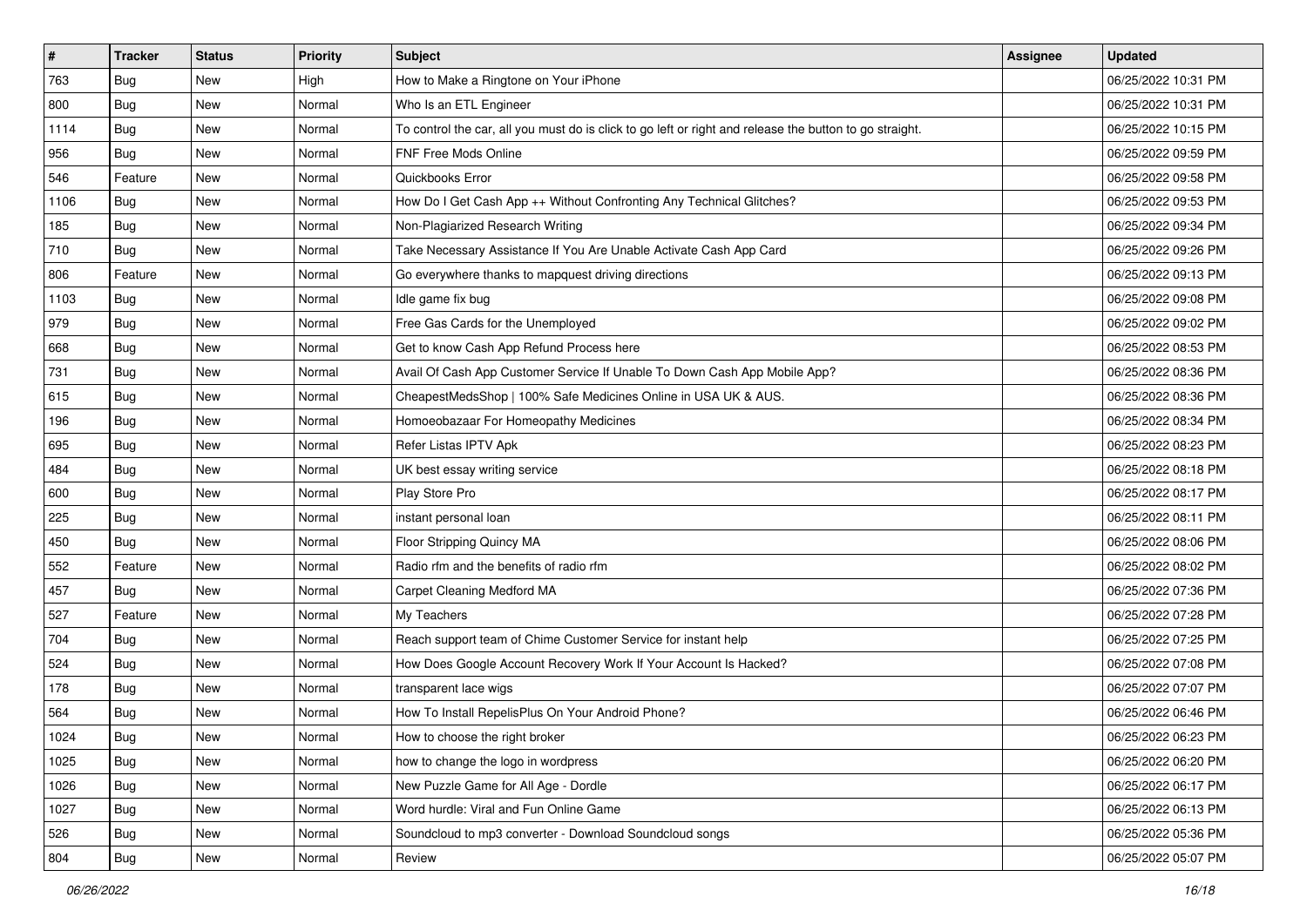| #   | <b>Tracker</b> | <b>Status</b> | <b>Priority</b> | <b>Subject</b>                                                                                                                                                                                                                                                        | <b>Assignee</b> | <b>Updated</b>      |
|-----|----------------|---------------|-----------------|-----------------------------------------------------------------------------------------------------------------------------------------------------------------------------------------------------------------------------------------------------------------------|-----------------|---------------------|
| 709 | Bug            | New           | Normal          | How To Load Cash App Card At Walmart Without Having To Face Any Hassle?                                                                                                                                                                                               |                 | 06/25/2022 05:02 PM |
| 636 | Bug            | New           | Normal          | What is the most popular furniture color?                                                                                                                                                                                                                             |                 | 06/25/2022 04:57 PM |
| 133 | Bug            | New           | Normal          | craftlabs                                                                                                                                                                                                                                                             |                 | 06/25/2022 04:43 PM |
| 242 | Feature        | New           | Normal          | Descripción de Torque Pro MOD APK para Android                                                                                                                                                                                                                        |                 | 06/25/2022 04:37 PM |
| 483 | Bug            | New           | Normal          | UK best essay writing service                                                                                                                                                                                                                                         |                 | 06/25/2022 04:05 PM |
| 634 | Bug            | New           | Normal          | Buy Vidalista Tablets (Tadalafil) at [\$25 OFF + Free Shipping] Vidalistatablets                                                                                                                                                                                      |                 | 06/25/2022 04:00 PM |
| 598 | Bug            | New           | Normal          | Universo s / f Download                                                                                                                                                                                                                                               |                 | 06/25/2022 03:38 PM |
| 653 | Bug            | New           | Normal          | Jujube (Jinjoles): Properties And Health Benefits                                                                                                                                                                                                                     |                 | 06/25/2022 03:18 PM |
| 720 | Bug            | New           | Normal          | How does Cash App Phone Number provide a quick treatment?                                                                                                                                                                                                             |                 | 06/25/2022 02:32 PM |
| 556 | Bug            | <b>New</b>    | Normal          | Play Game Mod Apk With Your Friends                                                                                                                                                                                                                                   |                 | 06/25/2022 02:31 PM |
| 584 | Bug            | New           | Normal          | Want the cash app customer service number to check balance?                                                                                                                                                                                                           |                 | 06/25/2022 02:30 PM |
| 667 | Bug            | New           | Normal          | What Is a Ringtone?                                                                                                                                                                                                                                                   |                 | 06/25/2022 02:04 PM |
| 703 | Bug            | New           | Normal          | For real-time help, dial Facebook customer service number                                                                                                                                                                                                             |                 | 06/25/2022 02:00 PM |
| 619 | Bug            | New           | Normal          | Online Trusted Medicine Store in US for Health - Genericmedsupply                                                                                                                                                                                                     |                 | 06/25/2022 01:55 PM |
| 669 | Feature        | New           | Normal          | Nursing Assignment Help                                                                                                                                                                                                                                               |                 | 06/25/2022 12:41 PM |
| 588 | <b>Bug</b>     | New           | Normal          | YouTube Vanced Apk Manager App - Como instalá-lo                                                                                                                                                                                                                      |                 | 06/25/2022 12:21 PM |
| 689 | Bug            | New           | Normal          | How to use twitch.tv/activate?                                                                                                                                                                                                                                        |                 | 06/25/2022 12:12 PM |
| 715 | Bug            | New           | Normal          | Puppy Playtime Descargar gratis                                                                                                                                                                                                                                       |                 | 06/25/2022 12:10 PM |
| 808 | <b>Bug</b>     | New           | Normal          | Sinnvolle Guten-Morgen-Grüße                                                                                                                                                                                                                                          |                 | 06/25/2022 12:09 PM |
| 173 | Feature        | New           | Normal          | private limited company registration                                                                                                                                                                                                                                  |                 | 06/25/2022 11:13 AM |
| 683 | Feature        | New           | Normal          | Game creation                                                                                                                                                                                                                                                         |                 | 06/25/2022 11:12 AM |
| 724 | Bug            | New           | Normal          | Dial Chime Customer support number for a quick response                                                                                                                                                                                                               |                 | 06/25/2022 10:58 AM |
| 538 | Bug            | New           | Normal          | Will cash app refund money if scammed quickly?                                                                                                                                                                                                                        |                 | 06/25/2022 10:20 AM |
| 518 | <b>Bug</b>     | New           | Normal          | How To Check The Balance Of Cash App Account By Taking Cash App Support?                                                                                                                                                                                              |                 | 06/25/2022 10:09 AM |
| 765 | Bug            | New           | Normal          | Follow proper initiatives to check my cash app                                                                                                                                                                                                                        |                 | 06/25/2022 10:08 AM |
| 239 | Bug            | New           | Normal          | Algunas características más de Choices MOD APK                                                                                                                                                                                                                        |                 | 06/25/2022 10:05 AM |
| 641 | Bug            | New           | Normal          | Get Best Economics Dissertation Writing Service                                                                                                                                                                                                                       |                 | 06/25/2022 10:04 AM |
| 672 | <b>Bug</b>     | New           | Normal          | The easiest way to delete ringtones on iPhone                                                                                                                                                                                                                         |                 | 06/25/2022 10:02 AM |
| 138 | Bug            | New           | Normal          | own-sweethome                                                                                                                                                                                                                                                         |                 | 06/25/2022 09:59 AM |
| 593 | <b>Bug</b>     | New           | Normal          | Eiffel Spark Ultimate C2 SN series is a fully synthetic range of advanced performance engine oils blended in<br>high performance fully synthetic (PAO - polyalphaolefin) basestocks fortified with advanced technology<br>additive system, specifically formulated to |                 | 06/25/2022 09:51 AM |
| 711 | <b>Bug</b>     | New           | Normal          | Human Fall Flat Apk Download                                                                                                                                                                                                                                          |                 | 06/25/2022 09:44 AM |
| 740 | Feature        | New           | Normal          | Online Thesis Help USA                                                                                                                                                                                                                                                |                 | 06/25/2022 09:42 AM |